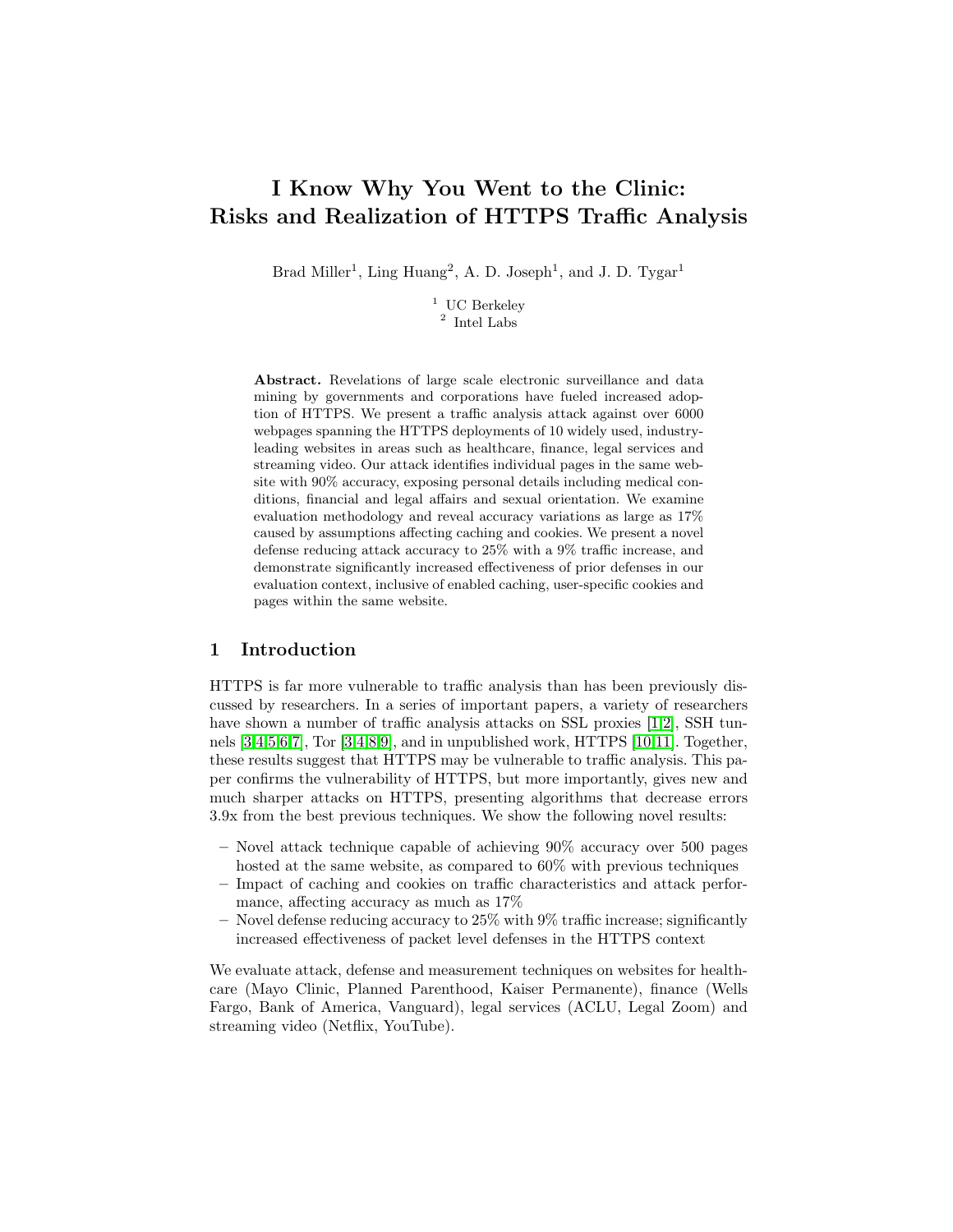We design our attack to distinguish minor variations in HTTPS traffic from significant variations which indicate distinct webpages. Minor traffic variations may be caused by caching, dynamically generated content, or user-specific content including cookies. To distinguish minor variations, our attack employs clustering and Gaussian similarity techniques to transform variable length traffic into a fixed width representation. Due to similarity with the Bag-of-Words approach to text analysis, we refer to our technique as Bag-of-Gaussians (BoG). We augment our technique with a hidden Markov model (HMM) leveraging the link structure of the website and further increasing accuracy. Our approach achieves substantially greater accuracy than attacks developed by Panchenko et al. (Pan) [\[8\]](#page-19-7), Liberatore and Levine (LL)  $[6]$ , and Wang et al.  $[9].3$  $[9].3$  $[9].3$ 

We also present a novel defense technique and evaluate several previously proposed defenses. In the interest of deployability, all defenses we evaluate have been selected or designed to require minimal state. Our evaluation demonstrates that some techniques which are ineffective in other traffic analysis contexts have significantly increased impact in the HTTPS context. For example, although Dyer et al. report exponential padding as decreasing accuracy of the Panchenko classifier from 97.2% to 96.6% on SSH tunnels with website homepages [\[5\]](#page-19-4), we observe a decrease from 60% to 22% in the HTTPS context. Our novel defense reduces the accuracy of the BoG attack from 90% to 25% while generating only 9% traffic overhead.

We conduct our evaluations using a dataset of 463,125 page loads collected from 10 websites during December 2013 and January 2014. Our collection infrastructure includes virtual machines (VMs) which operate in four separate collection modes, varying properties such as caching and cookie retention across the collection modes. By training a model using data from a specific collection mode and evaluating the model using a different collection mode, we are able to isolate the impact of factors such as caching and user-specific cookies on analysis results. We present these results along with insights into the fundamental properties of the traffic itself.

Our evaluation spans four website categories where the specific pages accessed by a user reveal private information. The increased importance of contents over existence of communication is present in traditional privacy concepts such as patient confidentiality or attorney-client privilege. We examine three websites related to healthcare, since the page views of these websites have the potential to reveal whether a pending procedure is an appendectomy or an abortion, or whether a chronic medication is for diabetes or HIV/AIDS. We also examine legal websites, offering services spanning divorce, bankruptcy and wills and legal information regarding LGBT rights, human reproduction and immigration. As documented by Chen *et al.*, specific pages accessed within financial websites may reveal income levels, investment and family details; hence we examine three financial websites [\[12\]](#page-19-11). Lastly, we examine two streaming video sites, as the Netflix privacy breach demonstrates the importance of streaming video privacy.

<span id="page-1-0"></span><sup>&</sup>lt;sup>3</sup> To facilitate further research, code and data from this work are available for download at <http://secml.cs.berkeley.edu/pets2014>.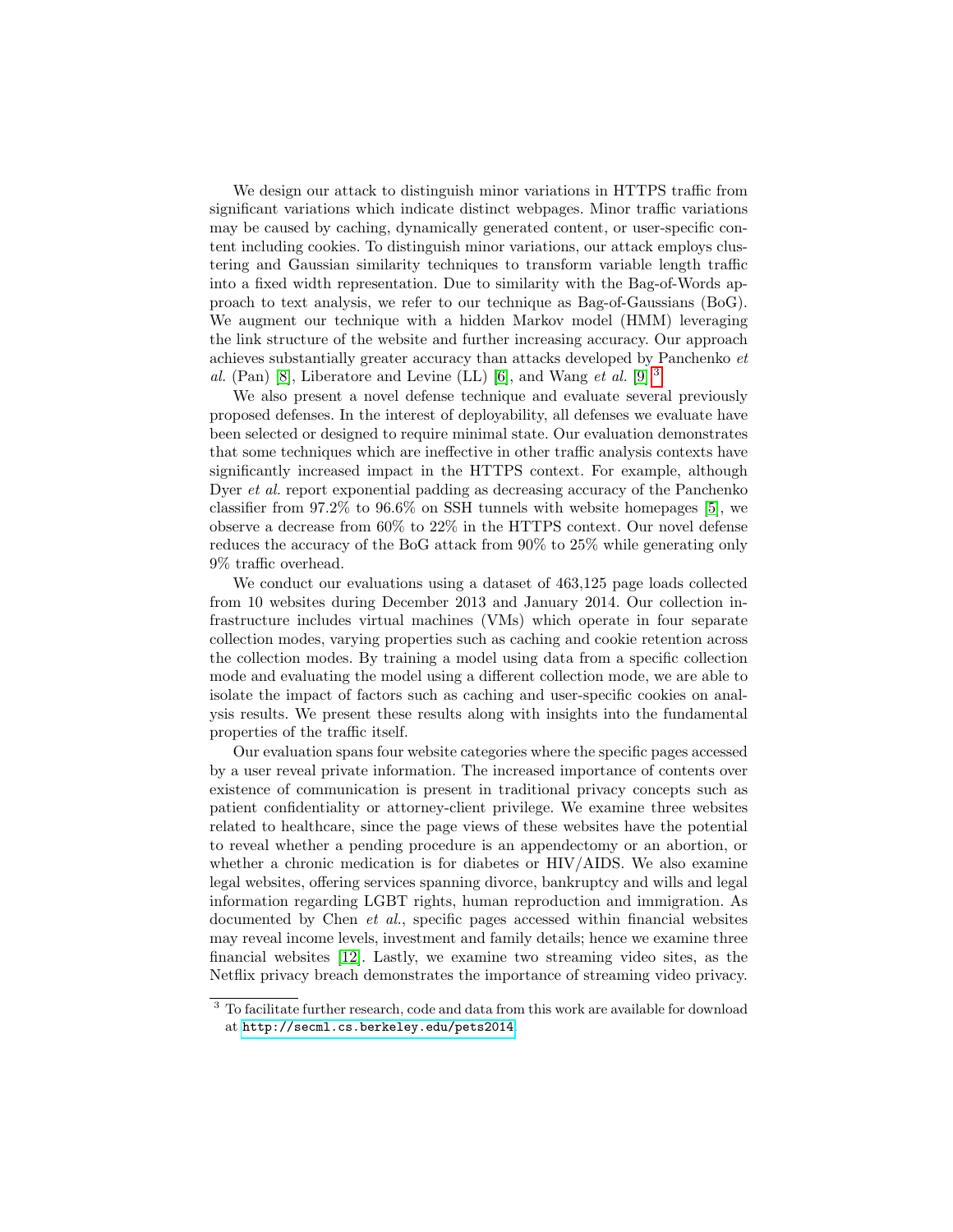<span id="page-2-0"></span>

|                                 | Privacy            | Page Set | Page Set         | Accuracy                       |       |            | Traffic     | Analysis       | Active                   |
|---------------------------------|--------------------|----------|------------------|--------------------------------|-------|------------|-------------|----------------|--------------------------|
| Author                          | Technology         | Scope    | Size             | $(\%)$                         | Cache | Cookies    | Composition | Primitive      | Content                  |
| Miller                          | <b>HTTPS</b>       | Closed   | 6388             | 90                             | On    | Individual | Single Site | Packet         | On                       |
| Hintz $[1]$                     | SSL proxy          | Closed   | 5                | 100                            | ?     | Individual | Homepages   | Request        | $\overline{?}$           |
| $\text{Sun}$ [2]                | SSL proxy          | Open     | 2,000<br>100,000 | 75 (TP)<br>$1.5$ (FP)          | Off   | Universal  | Single Site | Request        | Off                      |
| Cheng $[10]$                    | <b>HTTPS</b>       | Closed   | 489              | 96                             | Off   | Individual | Single Site | Request        | Off                      |
| Danezis [11]                    | <b>HTTPS</b>       | Closed   | ?                | 89                             | n/a   | n/a        | Single Site | Request        | n/a                      |
| Herrmann [3]                    | SSH tunnel         | Closed   | 775              | 97                             | Off   | Universal  | Homepages   | Packet         | $\overline{?}$           |
| Cai [4]                         | SSH tunnel         | Closed   | 100              | 92                             | Off   | Universal  | Homepages   | Packet         | Scripts                  |
| $Dyer$ [5]                      | SSH tunnel         | Closed   | 775              | 91                             | Off   | Universal  | Homepages   | Packet         | ?                        |
| Liberatore<br>$\lceil 6 \rceil$ | SSH tunnel         | Closed   | 1000             | 75                             | Off   | Universal  | Homepages   | Packet         | Flash                    |
| Bissias [7]                     | SSH tunnel         | Closed   | 100              | 23                             | ?     | Universal  | Homepages   | Packet         | ?                        |
| Wang $[9]$                      | Tor                | Open     | 100<br>1000      | 95 (TP)<br>$.06$ (FP)          | Off   | Universal  | Homepages   | Packet         | Off                      |
| Wang $[9]$                      | Tor                | Closed   | 100              | 91                             | Off   | Universal  | Homepages   | Packet         | Off                      |
| $\operatorname{Cai}$ [4]        | Tor                | Closed   | 100              | 78                             | On    | Universal  | Homepages   | Packet         | Scripts                  |
| $\operatorname{Cai}$ [4]        | Tor                | Closed   | 800              | 70                             | Off   | Universal  | Homepages   | Packet         | Scripts                  |
| Panchenko [8]                   | Tor                | Closed   | 775              | 55                             | Off   | Universal  | Homepages   | Packet         | Off                      |
| Panchenko [8]                   | Tor                | Open     | 5<br>1,000       | 56-73 (TP)<br>$.05 - .89$ (FP) | Off   | Universal  | Homepages   | Packet         | Off                      |
| Herrmann $[3]$                  | Tor                | Closed   | 775              | 3                              | Off   | Universal  | Homepages   | Packet         | $\overline{\phantom{a}}$ |
| Coull $[13]$                    | Anonymous<br>Trace | Open     | 50<br>100        | 49<br>.18                      | On    | Universal  | Homepages   | <b>NetFlow</b> | Flash $\&$<br>Scripts    |

Table 1: Prior works have focused almost exclusively on website homepages accessed via proxy. Cheng and Danezis work is preliminary and unpublished. Note that "?" indicates the author did not specify the property.

# <span id="page-2-1"></span>2 Prior Work

In this section we review attacks and defenses proposed in prior work, as well as the contexts in which work is evaluated. Comparisons with prior work are limited since much work has targeted specialized technologies such as Tor.

Table [1](#page-2-0) presents an overview of prior attacks. The columns are as follows:

- Privacy Technology The protection mechanism analyzed for traffic analysis vulnerability. Note that some authors considered multiple mechanisms.
- Page Set Scope Closed indicates the evaluation used a fixed set of pages known to the attacker in advance. Open indicates the evaluation used traffic from pages both of interest and unknown to the attacker. Whereas open conditions are appropriate for Tor, closed conditions are appropriate for HTTPS.
- Page Set Size For closed scope, the number of pages used in the evaluation. For open scope, the number of pages of interest to the attacker and the number of background traffic pages, respectively.
- Accuracy For closed scope, the percent of pages correctly identified. For open scope, the true positive (TP) rate of correctly identifying a page as being within the censored set and false positive  $(FP)$  rate of identifying an uncensored page as censored.
- **Cache** *Off* indicates caching disabled. On indicates default caching behavior.
- Cookies Universal indicates that training and evaluation data were collected on the same machine or machines, and consequently with the same cookie values. Individual indicates training and evaluation data were collected on separate machines with distinct cookie values.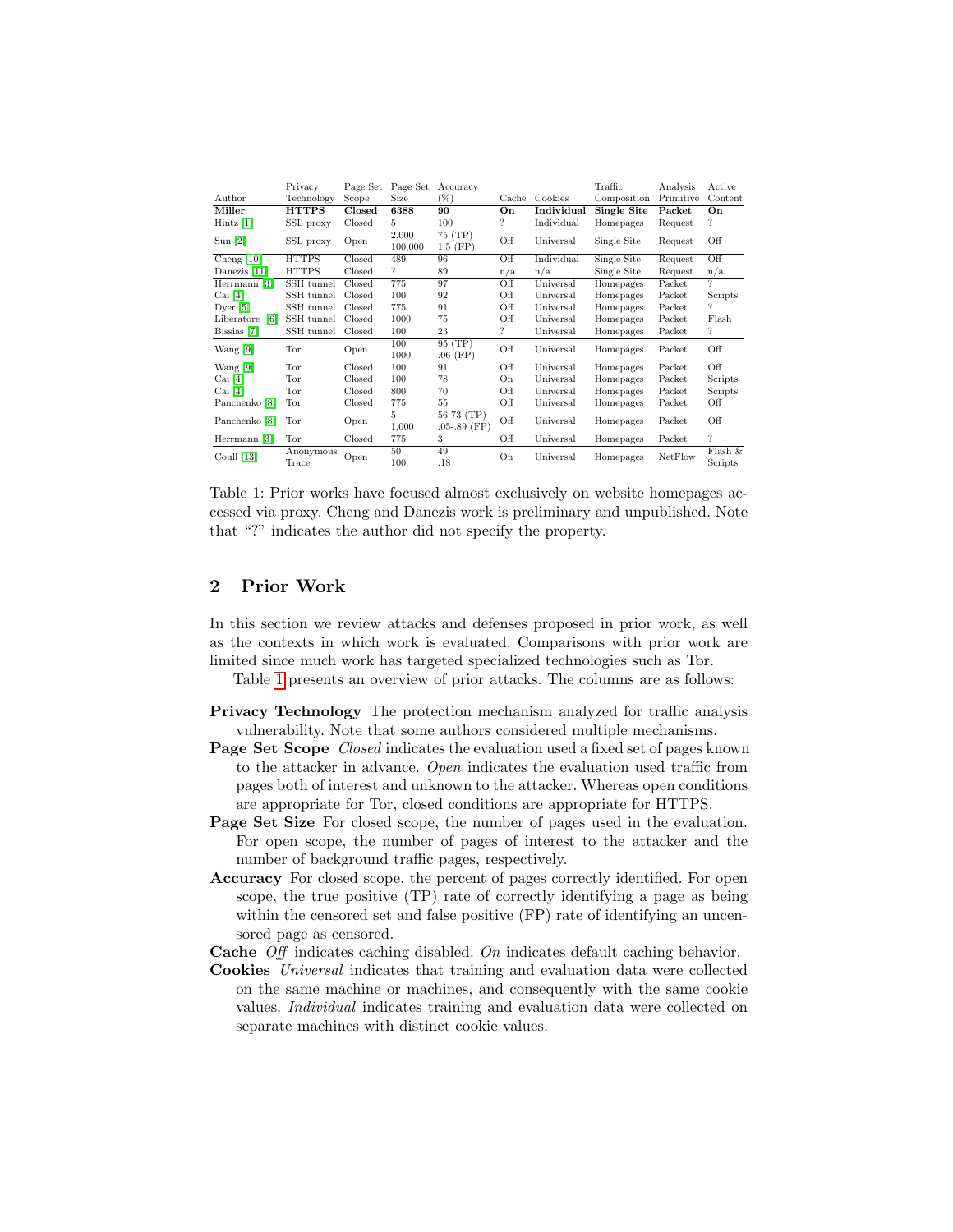- **Traffic Composition** Single Site indicates the work identified pages within a website or websites. *Homepages* indicates all pages used in the evaluation were the homepages of different websites.
- Analysis Primitive The basic unit on which traffic analysis was conducted. Request indicates the analysis operated on the size of each object (e.g. image, style sheet, etc.). Packet indicates meta-data observed from TCP packets. NetFlow indicates network traces anonymized using NetFlow.
- Active Content Indicates whether Flash, JavaScript, Java or any other plugins were enabled in the browser.

Several works require discussion in addition to Table [1.](#page-2-0) Chen et al. study side-channel leaks caused by AJAX in web applications. As Chen focuses on traffic generated after a page loads, we view the work as both complimentary and orthogonal [\[12\]](#page-19-11). Danezis focused on the HTTPS context, but evaluated his technique using HTTP server logs at request granularity, removing any effects of fragmentation, concurrent connections or pipelined requests [\[11\]](#page-19-10). Cheng  $et$ al. also focused on HTTPS and conducted an evaluation which parsed request sizes from unencrypted HTTP traffic at a website intentionally selected for its static content [\[10\]](#page-19-9). Like Cheng and Danezis, Sun et al. and Hintz et al. assume the ability to parse entire object sizes from traffic  $[1,2]$  $[1,2]$ . For these reasons, we compare our work to Liberatore and Levine, Panchenko et al. and Wang et al. as these are more advanced and recently proposed techniques.

Herrmann [\[3\]](#page-19-2) and Cai [\[4\]](#page-19-3) both conduct small scale preliminary evaluations which involve enabling the browser cache. These evaluations only consider website homepages and all pages are loaded in a fixed, round-robin order. Herrmann additionally increases the cache size from the default to 2GB. We evaluate the impact of caching on pages within the same website, where caching will have a greater effect due to increased page similarity, and load pages in a randomized order for greater cache state variation.

Separate from attacks, we also review prior work relating to traffic analysis defense. Dyer et al. conduct a review of low level defenses operating on individual packets [\[5\]](#page-19-4). Dyer evaluates defenses using data released by Liberatore and Levine and Herrmann et al. which collect traffic from website homepages on a single machine with caching disabled. In this context, Dyer finds that low level defenses are ineffective against attacks which examine features aggregated over multiple packets. Our evaluation finds that low level defenses are considerably more effective in the HTTPS context.

In addition to the packet level defenses evaluated by Dyer, many defenses have been proposed which operate at higher levels with additional cost and implementation requirements. These include HTTPOS [\[14\]](#page-19-13), traffic morphing [\[15\]](#page-19-14) and BuFLO [\[4,](#page-19-3)[5\]](#page-19-4). HTTPOS manipulates features of TCP and HTTP to affect packet size, object size, pipelining behavior, packet timing and other properties. BuFLO sends a constant stream of traffic at a fixed packet size for a pre-set minimum amount of time. Given the effectiveness and advantages of packet level level defenses in our evaluation context, we do not further explore these higher level approaches in our work.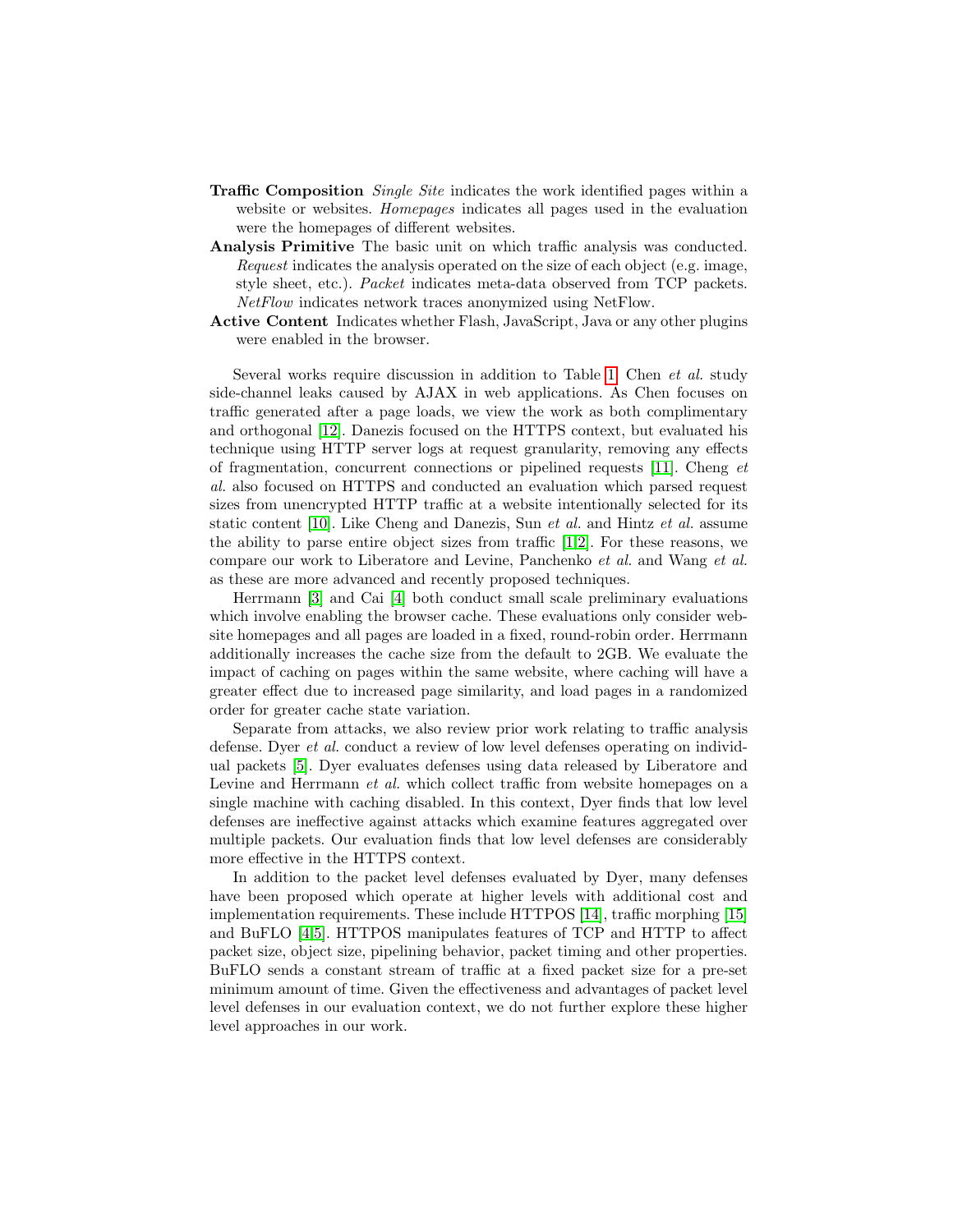<span id="page-4-0"></span>

Fig. 1: The dashed line separates training workflow from attack workflow. Bubbles indicate the section in which the system component is discussed. Note that the attacker may conduct training in response to a victim visiting a website, recording victim traffic and inferring contents after browsing has occurred.

### <span id="page-4-2"></span>3 Attack Presentation

Figure [1](#page-4-0) presents the workflow of the attacker as well as the subsections in which we discuss his efforts. In section [3.1,](#page-4-1) we present a formalism for labeling webpages and generating a link graph relating labeled webpages. Section [3.2](#page-7-0) presents the core of our classification approach: Gaussian clustering techniques that capture significant variations in traffic and allow logistic regression to robustly identify objects that reliably differentiate pages. Having generated isolated predictions, we then leverage the site graph and sequential nature of the data in section [3.3](#page-9-0) with a hidden Markov model (HMM) to further improve accuracy.

Throughout this section we depend on several terms defined as follows:

- Webpage A set of resources loaded by a browser in response to a user clicking a link or entering a URL into the browser address bar. Webpages representing distinct resources are considered the same if a user would likely view their contents as substantially similar, regardless of the specific URLs fetched while loading the webpages or dynamic content such as advertising.
- Sample A traffic instance generated when a browser displays a webpage.
- Label A unique identifier assigned to sets of webpages which are the same. For example, webpages differing only in advertising receive the same label. Samples are labeled according to the webpage in the sample's traffic.
- Website A set of webpages such that the URLs which cause each webpage to load in the browser are hosted at the same domain.
- Site Graph A graph representing the link structure of a website. Nodes correspond to labels assigned to webpages within the website. Edges correspond to links, represented as the set of labels reachable from a given label.

#### <span id="page-4-1"></span>3.1 Label and Site Graph Generation

Although initially appealing, URLs are poorly suited to labeling webpages within a website. URLs may contain arguments which do not impact content and result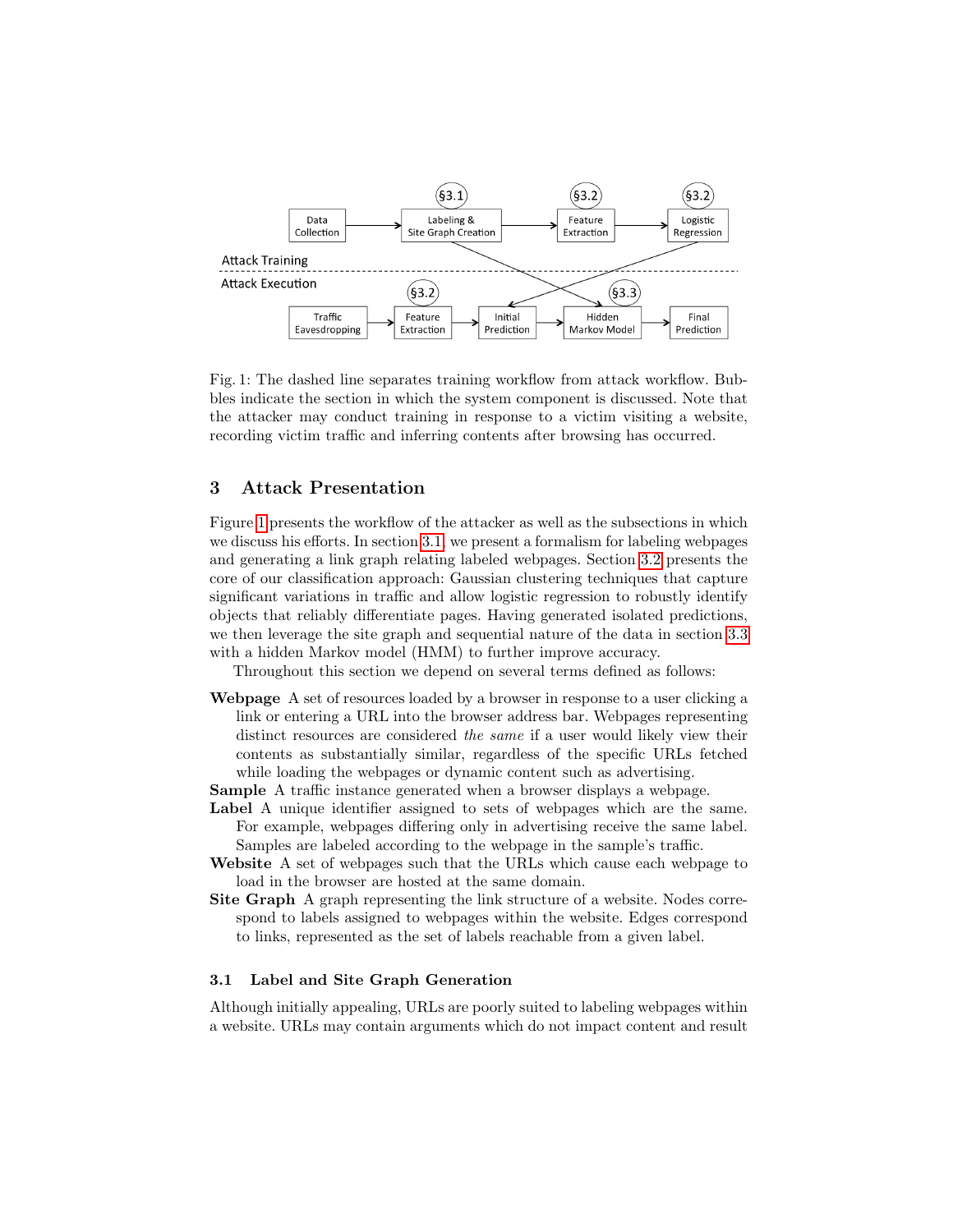in different labels aliasing webpages which are the same. URL redirection further complicates labeling, allowing the same URL to refer to multiple webpages (e.g. error pages or A/B testing). Similar challenges affect web crawlers, creating an infinite web of dynamically generated pages [\[16\]](#page-19-15). We present a labeling solution based on URLs and designed to accommodate these challenges.

Our approach contains two phases, each composed of a crawling and a graph building step. The crawling step systematically visits the website to gather URLs and record links. The graph building step uses a canonicalization function that transforms webpage URLs into labels and generates a graph representing the structure of the website. The URLs observed and site graph produced in the first phase guide the second, larger crawl which is necessary to observe the breadth of non-deterministic URL redirections. We present our approach below.[4](#page-5-0)

Execute Initial Crawl The crawl can be implemented as either a depthor breadth-first search, beginning at the homepage and exploring every link on a page up to a fixed maximum depth. We perform a breadth first search to depth 5. This crawl will produce a graph  $G = (U, E)$ , where U represents the set of URLs seen as links during the crawl, and  $E = \{(u, u') \in U \times U \mid u \text{ links to } u'\}$ represents links between URLs in U.

Canonicalize Initial Graph First, we construct a canonicalization function of the form  $C: U \to L$ , where C denotes the canonicalization function, U denotes the initial set of URLs, and L denotes the set of labels. We then use our canonicalization function to produce an initial site graph  $G' = (L, E')$  where L represents the set of labels on the website and  $E'$  represents links. We construct  $E'$  as follows:

$$
E' = \{ (C(u), C(u')) \mid (u, u') \in E \}
$$
 (1)

We define a reverse canonicalization function  $R: L \to \mathcal{P}(U)$  such that

$$
R(l) = \{ u \in U \mid C(u) = l \}
$$
\n(2)

Note that  $\mathcal{P}(X)$  denotes the *power set* of X, which is the set of all subsets of X.

Execute Primary Crawl The primary crawl allows the attacker to more fully observe the URL redirection behavior of the website. The attacker conducts the primary crawl in a series of browsing sessions; we fixed the length of each session to 75 labels. The attacker builds browsing sessions using a random walk through  $G'$ , prioritizing labels not yet visited. The attacker then executes each browsing session by visiting a URL u for each label l such that  $u \in R(l)$ . The attacker records the value of document.location once u and all associated resources are done loading to identify any URL redirections.  $U'$  denotes the set of final URLs which are observed in document.location. We define a new function  $T: U \to \mathcal{P}(U')$  such that  $T(u) = \{u' \in U' \mid u \text{ resolved at least once to } \}$ u'}. We use this to define a new translation  $T' : L \to \mathcal{P}(U')$  such that

$$
T'(l) = \bigcup_{u \in R(l)} T(u) \tag{3}
$$

<span id="page-5-0"></span><sup>4</sup> A more detailed description of the crawling infrastructure, canonicalization process and graph generation is available on arXiv [\[17\]](#page-19-16).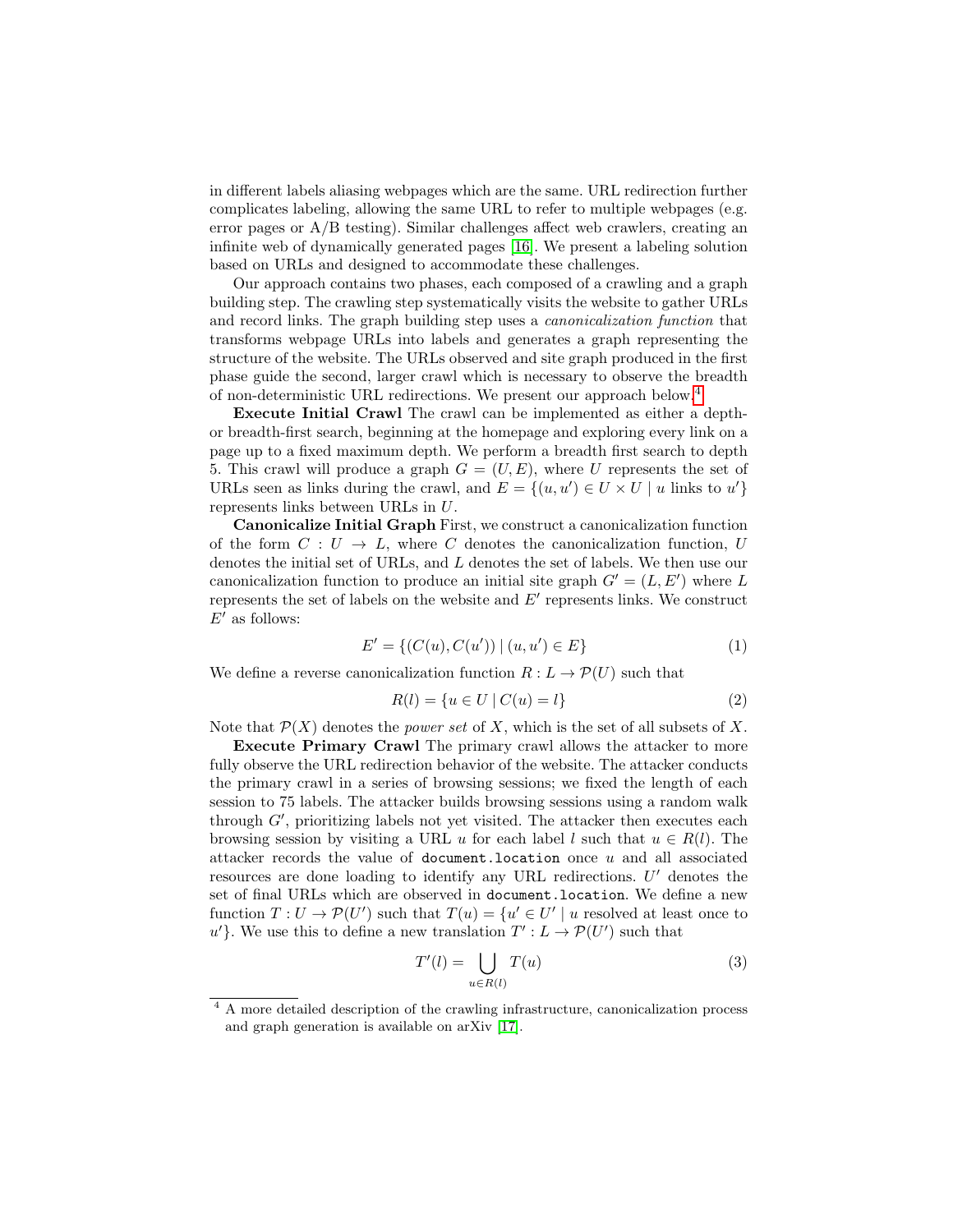<span id="page-6-0"></span>

|                    | Initial Site Graph $G'$ |             |                                          |      | Selected Subset |      | Final Site Graph $G'''$ |            |  |
|--------------------|-------------------------|-------------|------------------------------------------|------|-----------------|------|-------------------------|------------|--|
| Website            |                         | URLs Labels | Avg. Links URLs Labels Avg. Links Labels |      |                 |      |                         | Avg. Links |  |
| ACLU               | 54398                   | 28383       | 130.5                                    | 1061 | 500             | 41.7 | 506                     | 44.7       |  |
| Bank of America    | 1561                    | 613         | 30.2                                     | 1105 | 500             | 30.3 | 472                     | 43.2       |  |
| Kaiser Permanente  | 1756                    | 780         | 29.7                                     | 1030 | 500             | 22.6 | 1037                    | 141.1      |  |
| Legal Zoom         | 5248                    | 3973        | 26.8                                     | 602  | 500             | 11.8 | 485                     | 12.2       |  |
| Mayo Clinic        | 33664                   | 33094       | 38.1                                     | 531  | 500             | 12.5 | 990                     | 31.0       |  |
| Netflix            | 8190                    | 5059        | 13.8                                     | 2938 | 500             | 6.2  | 926                     | 9.0        |  |
| Planned Parenthood | 6336                    | 5520        | 29.9                                     | 662  | 500             | 24.8 | 476                     | 24.4       |  |
| Vanguard           | 1261                    | 557         | 28.4                                     | 1054 | 500             | 26.7 | 512                     | 30.8       |  |
| Wells Fargo        | 4652                    | 3677        | 31.2                                     | 864  | 500             | 17.9 | 495                     | 19.5       |  |
| YouTube            | 64348                   | 34985       | 7.9                                      | 953  | 500             | 4.3  | 497                     | 4.24       |  |

Table 2: "Selected Subset" denotes the subset of the initial site graph randomly selected for inclusion in our evaluation, "Avg. Links" denotes the average number of links per label, and "URLs" indicates the number of URLs seen as links in the preliminary site graph corresponding to an included label.

Refine Initial Graph To produce the final site graph, we construct a new canonicalization function  $C': U' \to L'$ , where U' denotes the final set of URLs and  $L'$  denotes a new set of labels. The final graph  $G^{\prime\prime\prime}$  must maintain the property that for any browsing path in the initial graph  $G'$  and any URL redirections in  $T'$ , after canonicalization with  $C'$  the path must also be valid in the final graph. Therefore, the attacker defines an intermediary graph  $G'' = (U', E'')$ such that  $E''$  is defined as

$$
E'' = \{(u, u') \mid u \in T'(l) \land u' \in T'(l') \forall (l, l') \in E'\}
$$
(4)

We apply our canonicalization function  $C'$  to produce a final graph  $G''' =$  $(L', E''')$  where

$$
E''' = \{ (C'(u), C'(u')) \,\forall \,(u, u') \in E'' \}
$$
\n(5)

guaranteeing that we have strictly increased the connectivity of the site graph.

In the interest of balancing, given available resources, the amount of collection modes, samples of each label, websites surveyed, and pages included from each website, we selected a 500 page subset of each initial site graph. Consequently, we were able to complete data collection in about four weeks during December 2013 and January 2014 using four virtual hosts. We initialize the selected subset to include the label corresponding to the homepage, and iteratively expand the subset by adding a randomly selected label reachable from the selected subset via the link structure of the initial site graph until 500 labels are selected. The set of links for the graph subset is defined as any links occurring between the  $500$  selected labels. Table [2](#page-6-0) presents properties of the initial site graph  $G'$ , selected subset, and the final site graph  $G^{\prime\prime\prime}$  for each of the 10 websites we survey. Note that the second crawl also serves as the data collection process; samples are labeled as  $C'(u') \in L'$  where u' denotes the value of document.location when the sample finished loading. Each model uses only redirections observed in training data when generating the site graph used by the HMM for that model.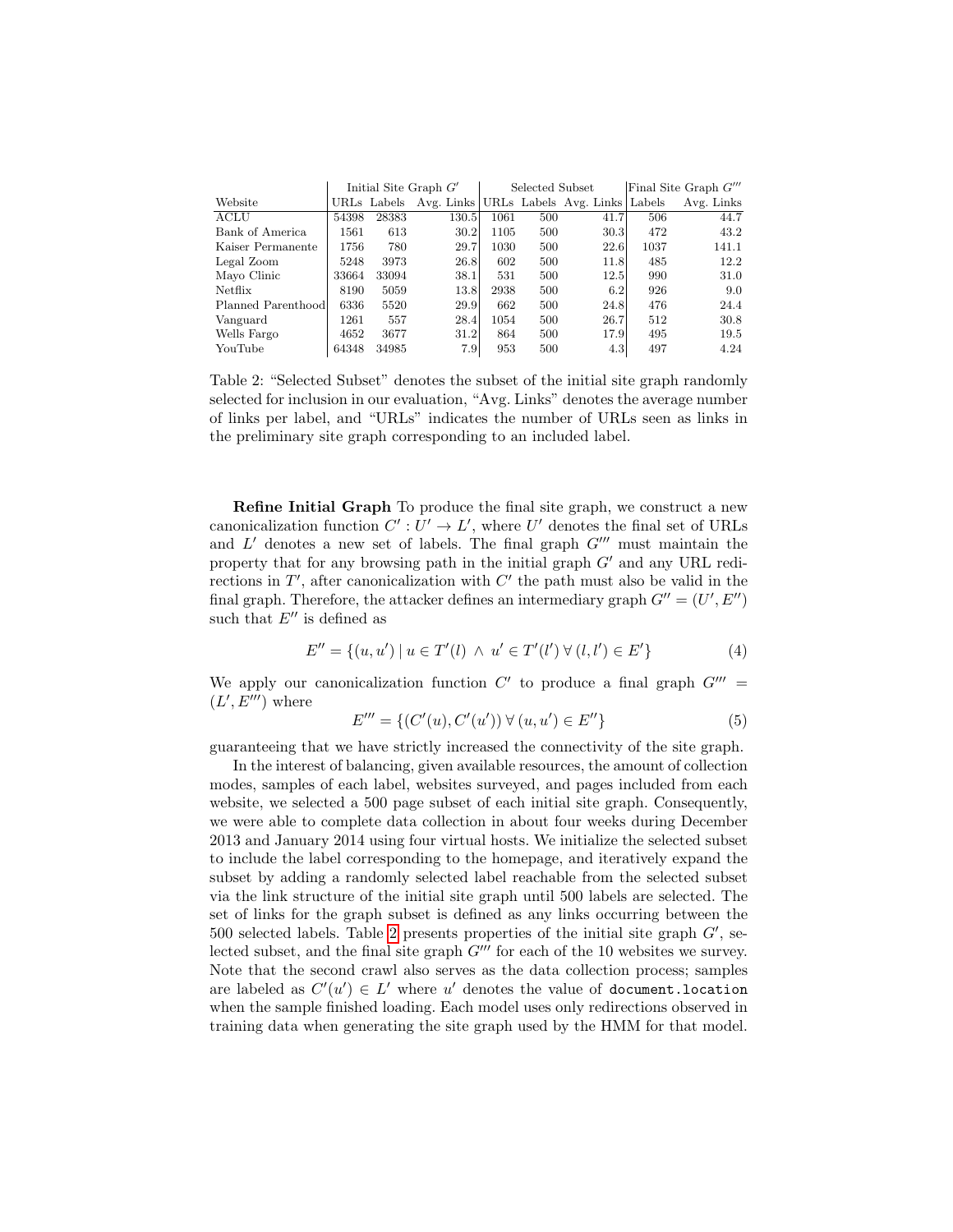<span id="page-7-5"></span><span id="page-7-2"></span>

<span id="page-7-3"></span><span id="page-7-1"></span>

<span id="page-7-4"></span>Fig. 2: Table [2c](#page-7-1) displays the burst pairs extracted from three hypothetical samples. Figures [2a](#page-7-2) and [2b](#page-7-3) show the burst pair clusters. Figure [2d](#page-7-4) depicts the Bagof-Gaussians features for each sample. Our Gaussian similarity metric enables our attack to distinguish minor traffic variations from significant differences.

#### <span id="page-7-0"></span>3.2 Feature Extraction and Machine Learning

This section presents our individual sample classification technique. First, we describe the information which we extract from a sample, then we describe processing to produce features for machine learning, and finally describe the application of the learning technique itself.

We initially extract traffic burst pairs from each sample. Burst pairs are defined as the collective size of a contiguous outgoing packet sequence followed by the collective size of a contiguous incoming packet sequence. Intuitively, contiguous outgoing sequences correspond to requests, and contiguous incoming sequences correspond to responses. All packets must occur on the same TCP connection to minimize the effects of interleaving traffic. For example, denoting outgoing packets as positive and incoming packets as negative, the sequence [+1420, +310, -1420, -810, +530, -1080] would result in the burst pairs [1730, 2230] and [530, 1080]. Analyzing traffic bursts removes any fragmentation effects. Additionally, treating bursts as pairs allows the data to contain minimal ordering information and go beyond techniques which focus purely on packet size distributions.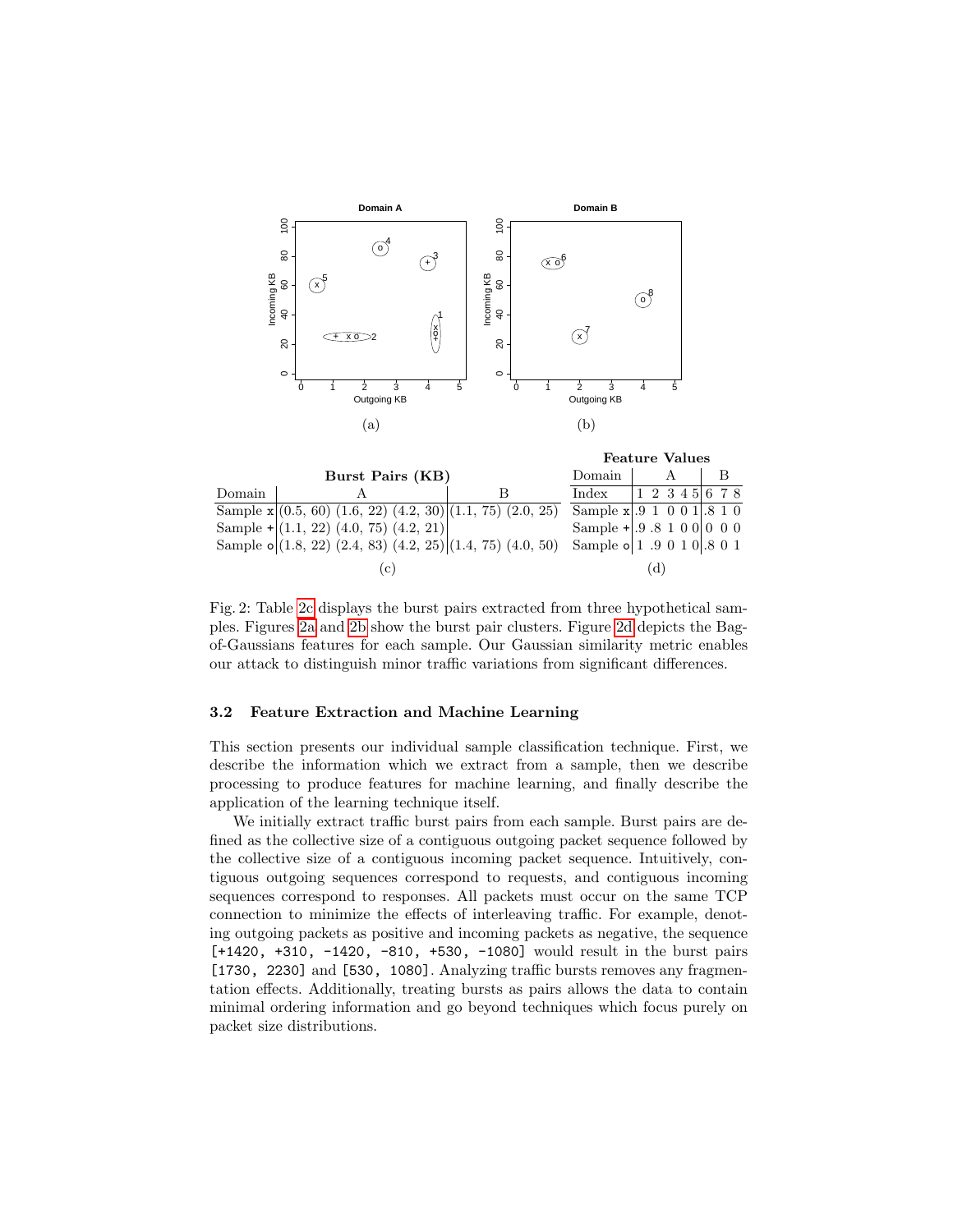Once burst pairs are extracted from each TCP connection, the pairs are grouped using the second level domain of the host associated with the destination IP of the connection. All IPs for which the reverse DNS lookup fails are treated as a single "unknown" domain. Pairs from all samples from each domain undergo k-means clustering to identify commonly occurring and closely related tuples. We fit a Gaussian distribution to each cluster using a maximum likelihood estimates of the mean and covariance.<sup>[5](#page-8-0)</sup> We then treat each cluster as a feature dimension, producing our fixed width feature vector. Features are extracted from samples by computing the extent to which each Gaussian is represented in the sample.

Figure [2](#page-7-5) depicts the feature extraction process using a fabricated example involving three samples and two domains. Clustering results in five clusters for Domain A and three clusters for Domain B, ultimately producing an eightdimensional feature vector. Sample x has traffic tuples in clusters 1, 2, 5, 6 and 7, but no traffic tuples in clusters 3, 4, 8, so its feature vector has non-zero values in dimensions 1, 2, 5, 6, 7, and zero values in dimensions 3, 4, 8. We create feature vectors for samples + and o in a similar fashion.

Analogously to the Bag-of-Words document processing technique, our approach projects a variable length vector of tuples into a finite dimensional space where each dimension "occurs" to some extent in the original sample. Whereas occurrence is determined by word count in Bag-of-Words, occurrence in our method is determined by Gaussian likelihood. For this reason, we refer to our approach as Bag-of-Gaussians (BoG).

We specify our approach formally as follows:

- Let X denote the entire set of tuples from a sample, with  $X^d \subseteq X$  denoting the set all tuples observed at domain d.
- Let  $\Sigma_i^d, \mu_i^d$  denote the covariance and mean of Gaussian i at domain d.
- Let  $F$  denote all features, with  $F_i^d$  denoting feature i from domain d.

$$
F_i^d = \sum_{x \in X^d} \mathcal{N}(x | \Sigma_i^d, \mu_i^d) \tag{6}
$$

To determine the best number of Gaussian features for each domain, we divide the training data into two parts to train and evaluate models using  $K$  values of 4000, 1000 and 500. We then retrain using all training data and the best performing K values for each domain.

Once Gaussian features have been extracted from each sample the feature set is augmented to include counts of packet sizes observed over the entire trace. For example, if the lengths of all outgoing and incoming packets are between 1 and 1500 bytes, we add 3000 additional features where each feature corresponds to the total number of packets sent in a specific direction with a specific size. We linearly normalize all features to be in the range [0, 1] and train a model using L2 regularized multi-class logistic regression with the liblinear package [\[18\]](#page-19-17). We use  $C = 128$  for all sites as we observed varying C did not improve accuracy enough for any site to justify the additional computational cost.

<span id="page-8-0"></span><sup>&</sup>lt;sup>5</sup> For clusters where all samples occur at the same point, we set the covariance matrix to a scalar matrix with  $\lambda = N^{-1}$ , where N denotes the size of the cluster.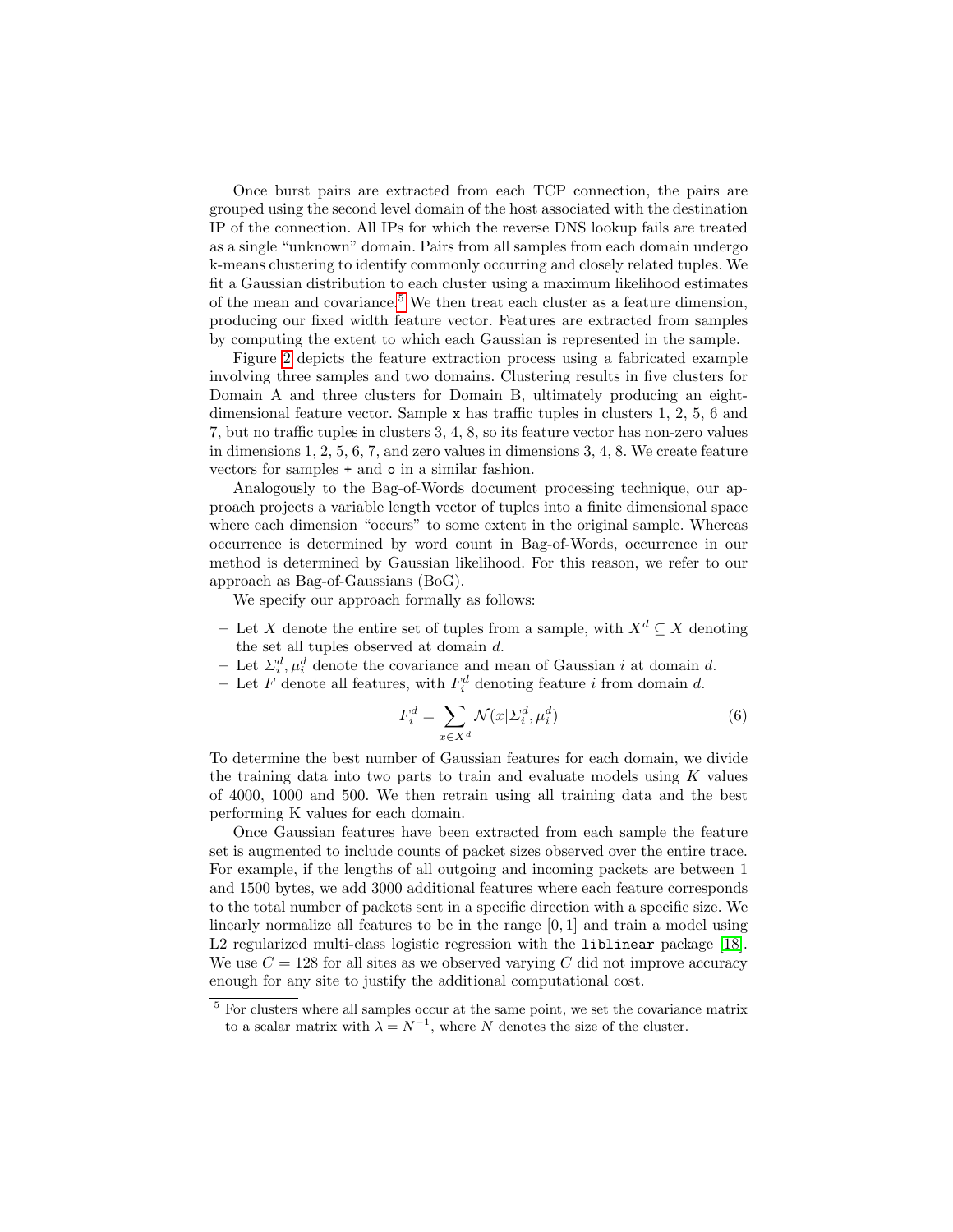#### <span id="page-9-0"></span>3.3 Hidden Markov Model

The basic attack presented in section [3.2](#page-7-0) classifies each sample independently. In practice, samples in a browsing session are not independent since the link structure of the website guides the browsing sequence. We leverage this ordering information, contained in the site graph produced in section [3.1,](#page-4-1) to improve results using a hidden Markov model (HMM). Recall that a HMM for a sequence of length N is defined by a set of latent (unknown) variables  $Z = \{z_n | 1 \leq n \leq \}$ N}, a set of observed variables  $X = \{x_n | 1 \leq n \leq N\}$ , transition matrix A such that  $A_{i,j} = P(z_{n+1} = j | z_n = i)$ , an initial distribution  $\pi$  such that  $\pi_j = P(z_1 = j)$  and an emission function  $E(x_n, z_n) = P(x_n|z_n)$ .

To apply the HMM, we treat sample labels as latent variables and the traffic contained in the samples as observed variables. We then use the Viterbi algorithm to find the most likely sequence of labels Z visited by a user given the observed traffic X produced by the user. Given a traffic sample, the logistic regression model specifies the likelihood of each label and acts as the emission function  $E$ required by the Viterbi algorithm. We assume in the initial distribution  $\pi$  that the user is equally likely to begin browsing with any label in the website, and construct the transition matrix A such that if the site graph contains a link from label *i* to label *j*, then  $A_{i,j} = N_i^{-1}$ , where  $N_i$  denotes the number of links leading from label *i*. If there is no link leading from label *i* to label *j*, then  $A_{i,j} = 0$ .

### <span id="page-9-1"></span>4 Impact of Evaluation Conditions

In this section we demonstrate the impact of evaluation conditions on accuracy results and traffic characteristics. First, we present the scope, motivation and experimental methodology of our investigation. Then, we present the results of our experiments on four attack implementations, with the most affected attack decreasing accuracy from 68% to 51%. We discuss attack accuracy only insofar as is necessary to understand the impact of evaluation conditions; we defer a full attack evaluation to section [5.](#page-13-0)

Cache Configuration The browser cache improves page loading speed by storing previously loaded web resources; this poses two challenges to traffic analysis. Providing content locally decreases the total amount of traffic, reducing the information available for use in an attack. Additionally, differences in browsing history cause differences in cache contents and further vary network traffic. Since privacy tools such as Tor frequently disable caching, many prior evaluations have disabled caching as well [\[19\]](#page-19-18). General HTTPS users are unlikely to modify cache settings, so we evaluate the impact of enabling caching to default settings.

User-Specific Cookies If an evaluation collects all data with either the same browser instance or repeatedly uses a fresh browser image, there are respective assumptions that the attacker and victim will either share the same cookies or use none at all. While a traffic analysis attacker will not have access to victim cookies, privacy technologies which begin all browsing sessions from a clean browsing image effectively share the null cookie. We compare the performance of evaluations which use the same (non-null) cookie value in all data,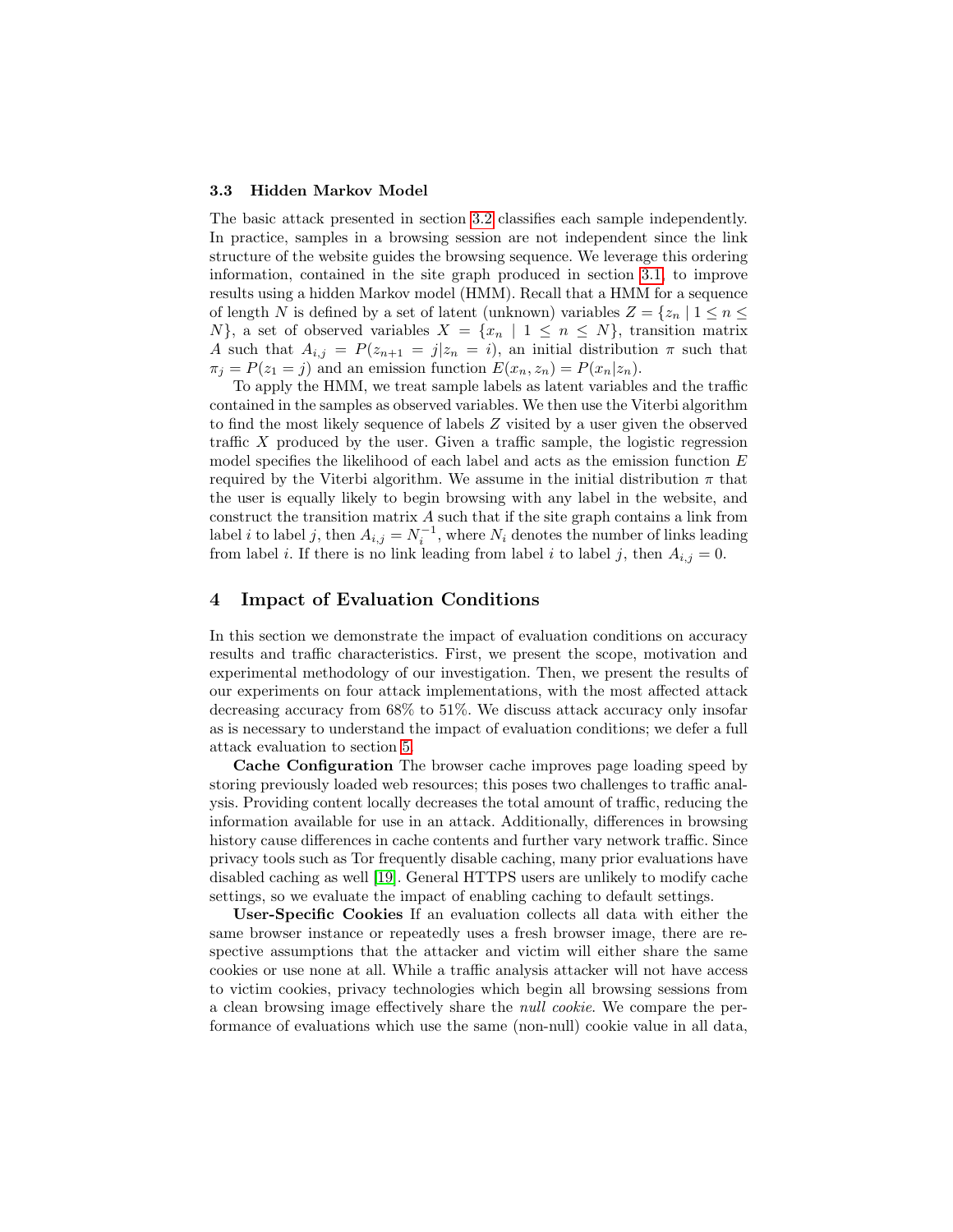different (non-null) cookie values in training and evaluation, a null cookie in all data, and evaluations which mix null and non-null cookies.

Pageview Diversity Many evaluations collect data by repeatedly visiting a fixed set of URLs from a single machine and dividing the collected data for training and evaluation. This approach introduces an unrealistic assumption that an attacker will be able to collect separate training data for each victim, visiting the exact same set of webpages as the victim. We examine the impact of allowing the victim to intersperse browsing of multiple websites, including websites outside our attacker's monitoring focus.<sup>[6](#page-10-0)</sup>

Webpage Similarity Since HTTPS usually allows an eavesdropper to learn the domain a user is visiting, our evaluation focuses on differentiating individual webpages within a website protected by HTTPS. Differentiating webpages within the same website may pose a greater challenge than differentiating website homepages. Webpages within the same website share many resources, increasing caching and decreasing data available for analysis. We examine the relative traffic volumes of browsing both website homepages and webpages within a website.

To quantify the impact of evaluation conditions on accuracy results, we design four modes for data collection designed to isolate specific effects. Our approach assumes that data will be gathered in a series of browsing sessions, each consisting of a fixed number of samples. The four modes are as follows:

- 1. Cache disabled, new virtual machine (VM) for each browsing session
- 2. Cache enabled, new VM for each browsing session
- 3. Cache enabled, persistent VM for all browsing sessions, single site per VM
- 4. Cache enabled, persistent VM for all browsing sessions, all sites on same VM

We fixed the session length to 75 samples and collected at least 16 samples of each label under each collection mode. The first two modes differ only with respect to cache configuration and begin each browsing session with a fresh VM image to eliminate any cookie persistence in browser or machine state. In effect the second, third and fourth modes each represent a distinct cookie value, with the second mode representing a null cookie and the third and fourth modes having actual, distinct, cookie values set by the site. The third and fourth modes differ in pageview diversity. In the context of HTTPS evaluations, the fourth mode most closely reflects the behavior of actual users and hence serves as evaluation data, while the second and third modes generate training data.

Our analysis reveals that caching significantly decreases the number of unique packet sizes observed for samples of a given label. We focus on the number of unique packet sizes since packet size counts are a commonly used feature in traffic analysis attacks. Figure [3a](#page-11-0) contrasts samples from the first and second collection modes, presenting the effect of caching on the number of unique packet sizes observed per label for each of the 10 websites we evaluate. Note that the

<span id="page-10-0"></span> $6$  This is different from the open-world vs. closed-world distinction in section [2,](#page-2-1) as we assume that the attacker will train a model for each website in its entirety and identify the correct model based on traffic destination. Here, we are concerned with effects on browser cache or personalized content which may impact traffic analysis.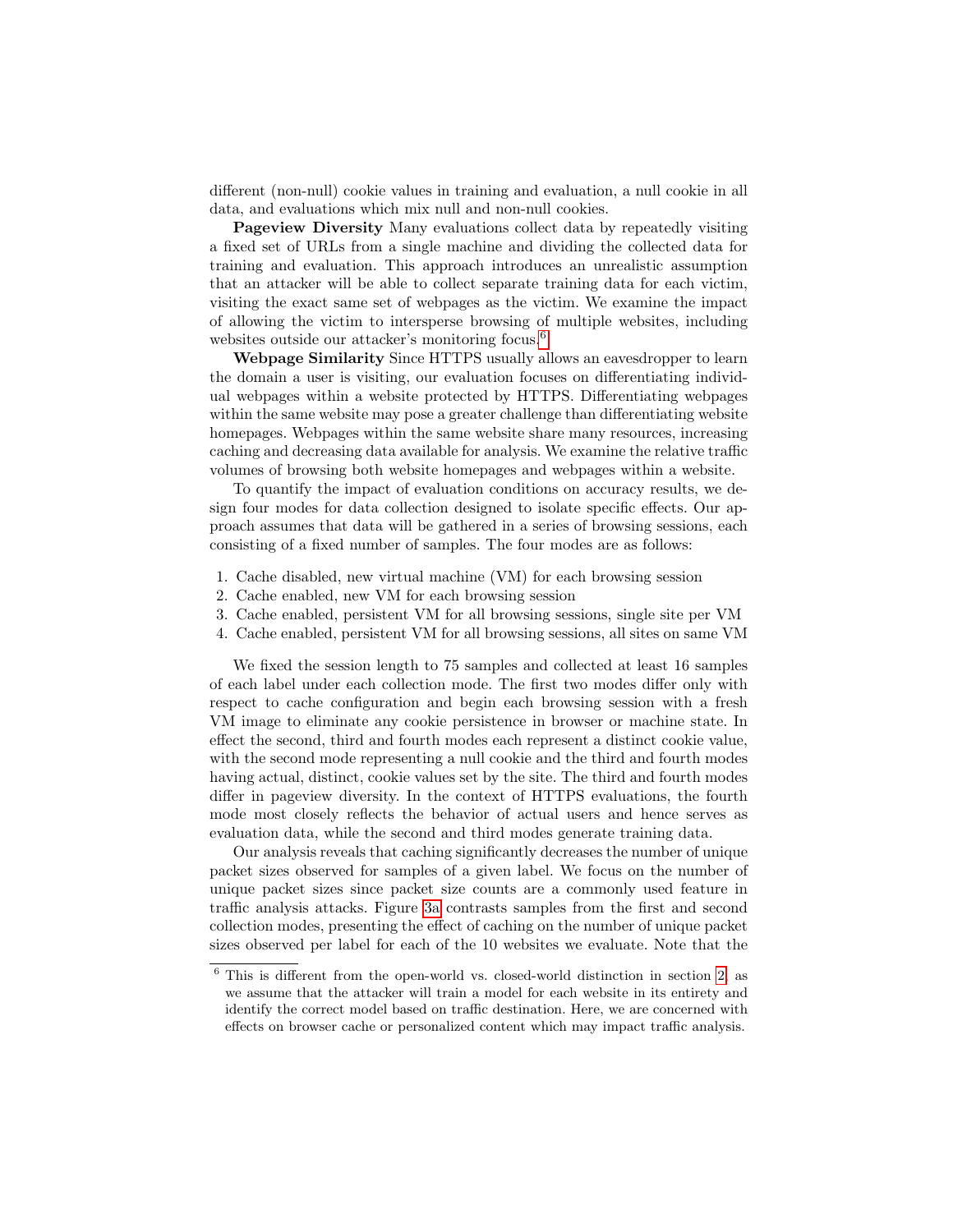<span id="page-11-0"></span>

<span id="page-11-1"></span>Fig. 3: Impact of evaluation conditions on traffic characteristics. Figure [3a](#page-11-0) presents the increase in number of unique packet sizes per sample of a given label caused by disabling the cache. For each label  $l$  we determine the mean number  $l_m$  of unique packet sizes for samples of l with caching enabled, and normalize the unique packet size counts of all samples of label l using  $l_m$ . We present the normalized values for all labels separated by cache configuration. Figure [3b](#page-11-1) presents the decrease in traffic volume caused by browsing webpages internal to a website as compared to website homepages. Similar to the effect of caching, the decreased traffic volume is likely to increase classification errors.

figure only reflects TCP data packets. We use a normalization process to present average impact of caching on a per-label basis across an entire website, allowing us to depict for each website the expected change in number of unique packet sizes for any given label as a result of disabling the cache.

Since prior works have focused largely on website homepages, we present data demonstrating a decrease in traffic when browsing webpages within a website. Figure [3b](#page-11-1) presents the results of browsing through the Alexa top 1,000 websites, loading the homepage of each site, and then loading nine additional links on the site at random with caching enabled. By partitioning the total count of data packets transferred in the loading of webpages internal to a website into five equal size buckets we see that there is a clear skew towards homepages generating more traffic. Similar to the traffic increase from disabled caching, the increased traffic of website homepages is likely to increase accuracy.

Beyond examining traffic characteristics, our analysis shows that factors such as caching, user-specific cookies and pageview diversity impact attack accuracy measurements. We examine each of these factors by training a model using data from a specific collection mode, and comparing model accuracy when evaluated on a range of collection modes. Since some models must be trained and evaluated using the same collection mode we must select a portion of the data from each mode for training and leave the remainder for evaluation. We perform a threefold evaluation for each attack, varying the evaluation data used for each fold. Figure [4](#page-12-0) presents the results of our analysis: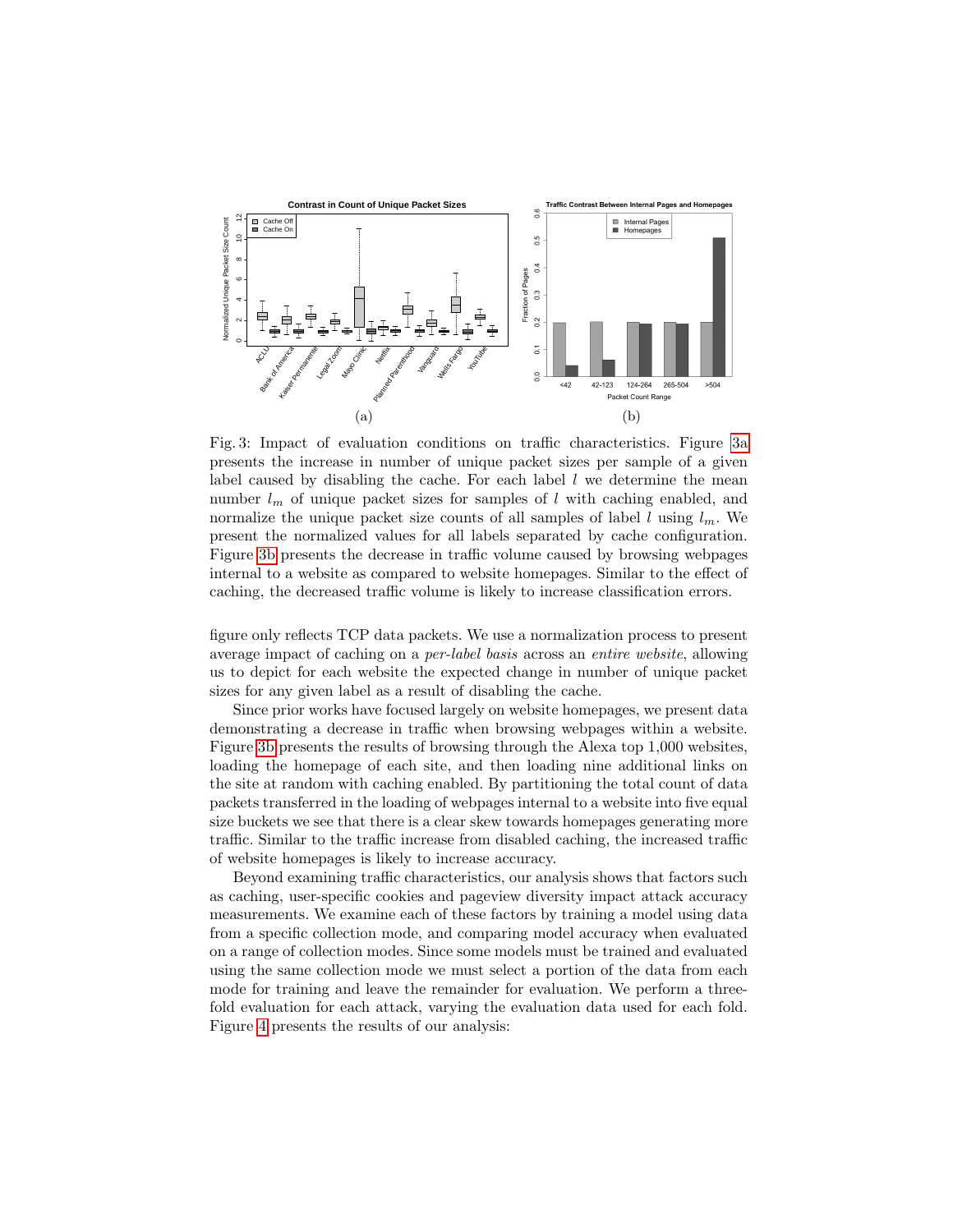<span id="page-12-4"></span><span id="page-12-3"></span><span id="page-12-2"></span><span id="page-12-0"></span>

<span id="page-12-1"></span>Fig. 4: "Train: X, Eval: Y" indicates training data from mode X and evaluation data from mode Y as shown in Table [4d.](#page-12-1) For evaluations which use a privacy tool such as the Tor browser bundle and assume a closed world, training and evaluating using mode 1 is most realistic. However, in the HTTPS context training using mode 2 or 3 and evaluating using mode 4 is most realistic. Figure [4c](#page-12-2) presents differences as large as 17% between these conditions, demonstrating the importance of evaluation conditions when measuring attack accuracy.

- Cache Effect Figure [4a](#page-12-3) compares the performance of models trained and evaluated using mode 1 to models trained and evaluated using mode 2. As these modes differ only by enabled caching, we see that caching has moderate impact and can influence reported accuracy by as much as 10%.
- Cookie Effect Figure [4b](#page-12-4) measures the impact of user-specific cookies by comparing the performance of models trained and evaluated using browsing modes 2 and 3. We observe that both the null cookie in mode 2 and the user-specific cookie in mode 3 generally perform 5-10 percentage points better when the evaluation data is drawn from the same mode as the training data. This suggests that any difference in cookies between training and evaluation conditions will impact accuracy results.
- Total Effect Figure [4c](#page-12-2) presents the combined effects of enabled caching, userspecific cookies and increased pageview diversity. Recalling Figure [4b,](#page-12-4) notice that models trained using mode 2 perform similarly on modes 3 and 4, and models trained using mode 3 perform similarly on modes 2 and 4, confirming the importance of user-specific cookies. In total, the combined effect of enabled caching, user-specific cookies and pageview diversity can influence reported accuracy by as much as 17%. Figure [4b](#page-12-4) suggests that the effect is primarily due to caching and cookies since mode 2 generally performs better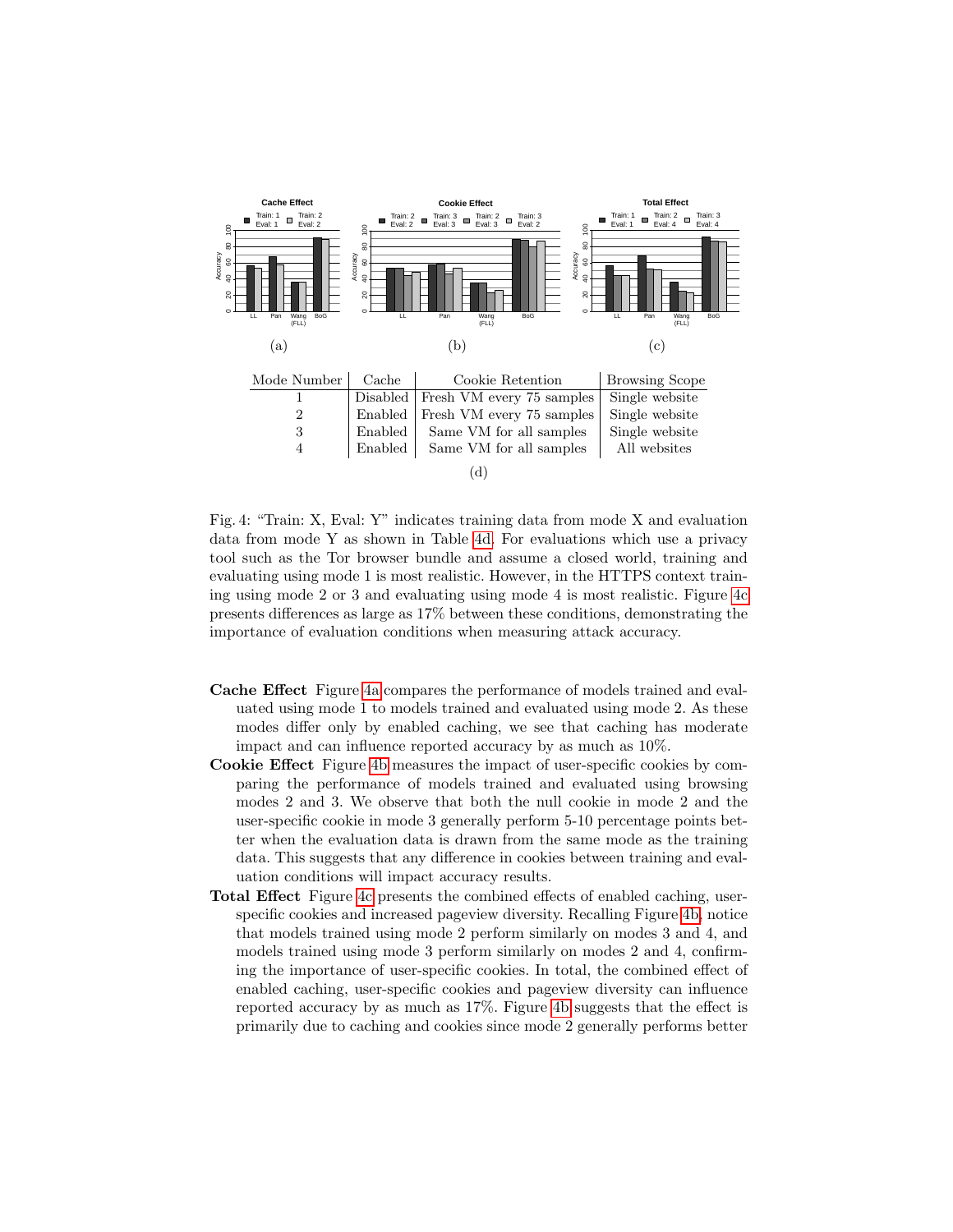on mode 4, which includes visits to other websites, than on mode 3, which contains traffic from only a single website.

## <span id="page-13-0"></span>5 Attack Evaluation

In this section we evaluate the performance of our attack. We begin by presenting the selection of previous techniques for comparison and the implementation of each attack. Then, we present the aggregate performance of each attack across all 10 websites we consider, the impact of training data on attack accuracy, and the performance each attack at each individual website.

We select the Liberatore and Levine (LL), Panchenko *et al.* (Pan), and Wang et al. attacks for evaluation in addition to the BoG attack. The LL attack offers a view of baseline performance achievable from low level packet inspection, applying naive Bayes to a feature set consisting of packet size counts [\[6\]](#page-19-5). We implemented the LL attack using the naive Bayes implementation in scikit-learn [\[20\]](#page-19-19). The Pan attack extends size count features to include additional features related to burst length as measured in both packets and bytes as well as total traffic volume [\[8\]](#page-19-7). For features aggregated over multiple packets, the Pan attack rounds feature values to predetermined intervals. We implement the Pan attack using the libsvm [\[21\]](#page-19-20) implementation of the RBF kernel support vector machine with the C and  $\gamma$  parameters specified by Panchenko. We select the Pan attack for comparison to demonstrate the significant benefit of Gaussian similarity rather than predetermined rounding thresholds. The BoG attack functions as described in section [3.](#page-4-2) We implement the BoG attack using the k-means package from sofia-ml [\[22\]](#page-19-21) and logistic regression with class probability output from liblinear [\[18\]](#page-19-17), with Numpy [\[23\]](#page-19-22) performing intermediate computation.

The Wang attack assumes a fundamentally different approach from LL, Pan and BoG based on string edit distance [\[9\]](#page-19-8). There are several variants of the Wang attack which trade computational cost for accuracy by varying the string edit distance function. Wang reports that the best distance function for raw packet traces is the Optimal String Alignment Distance (OSAD) originally proposed by Cai et al. [\[4\]](#page-19-3). Unfortunately, the edit distance must be computed for each pair of samples, and OSAD is extremely expensive. Therefore, we implement the Fast Levenshtein-Like  $(FLL)$  distance,<sup>[7](#page-13-1)</sup> an alternate edit distance function proposed by Wang which runs approximately 3000x faster.<sup>[8](#page-13-2)</sup> Since Wang demonstrates that FLL achieves 46% accuracy operating on raw packet traces, as compared to 74%

<span id="page-13-1"></span><sup>7</sup> Note that the original attack rounded packet sizes to multiples of 600; we operate on raw packet sizes as we found this improves attack accuracy in our evaluation.

<span id="page-13-2"></span> $8$  OSAD has  $O(mn)$  runtime where m and n represent the length of the strings, whereas FLL runs in  $O(m + n)$ . Wang *et al.* report completing an evaluation with 40 samples of 100 labels each in approximately 7 days of CPU time. Since our evaluation involves 10 websites with approx. 500 distinct labels each and 16 samples of each label for training and evaluation, we would require approximately 19 months of CPU time (excluding any computation for sections [4](#page-9-1) or [6\)](#page-16-0).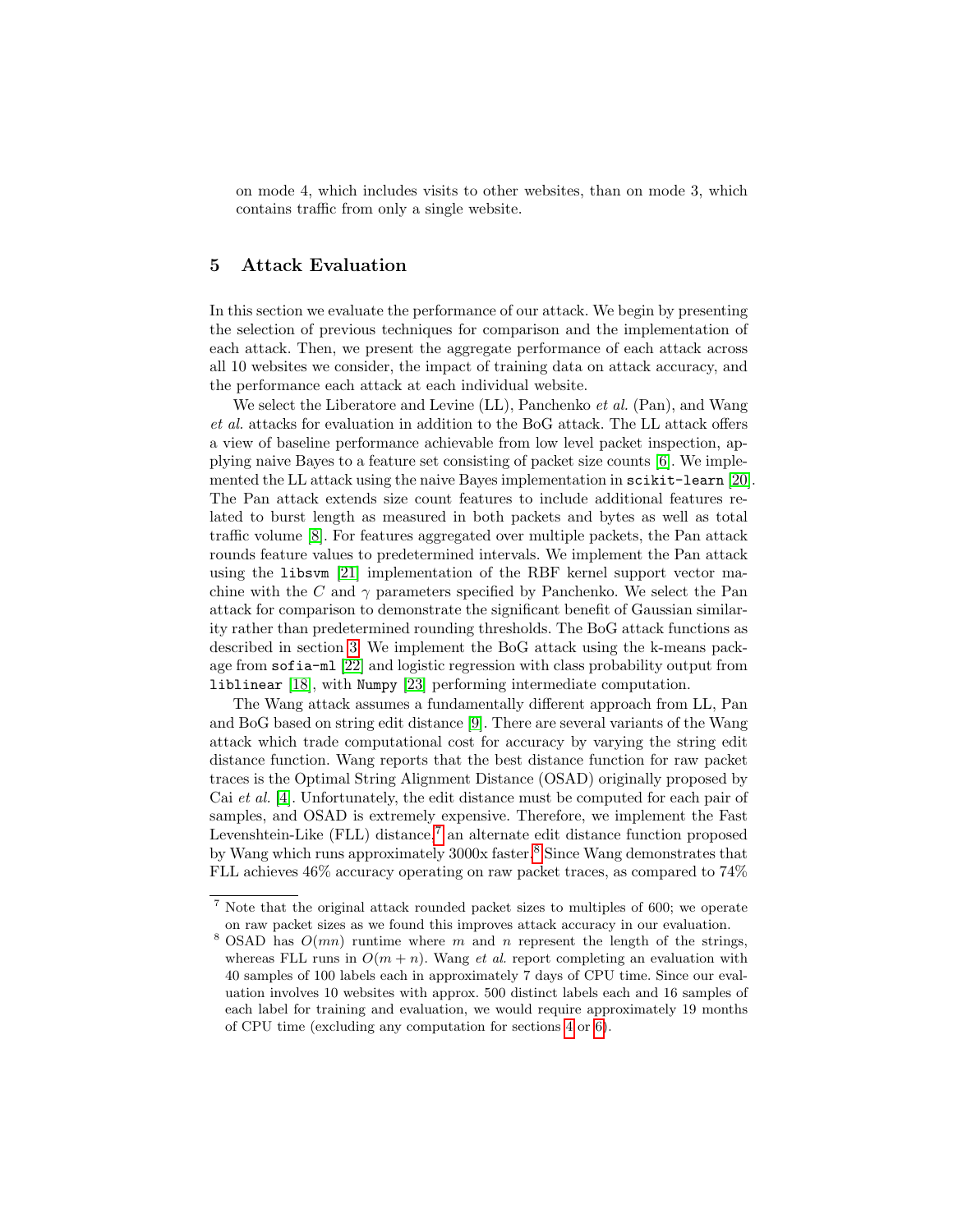<span id="page-14-0"></span>

<span id="page-14-1"></span>Fig. 5: Performance of BoG attack and prior techniques. Figure [5a](#page-14-0) presents the performance of all four attacks as a function of training data. Figure [5b](#page-14-1) presents the accuracy of the BoG attack trained with 16 samples as a function of browsing session length. At one sample, the HMM has no effect and reveals the effectiveness of the BoG attack without the HMM. Note that the BoG attack achieves 90% accuracy as compared to 60% accuracy with the best prior work.

accuracy with OSAD, we view FLL as a rough indicator of the potential of the OSAD attack. We implement the Wang - FLL attack using scikit-learn [\[20\]](#page-19-19).

We now examine the performance of each attack implementation. We evaluate attacks using data collected in mode 4 since this mode is most similar to the behavior of actual users. We consider both modes 2 and 3 for training data to avoid any bias introduced by using the same cookies as seen in evaluation data or browsing the exact same websites. As shown in Figure [4,](#page-12-0) mode 2 performs slightly better so we train all models using data from mode 2.

Consistent with prior work, our evaluation finds that accuracy of each attack improves with increased training data, as indicated by Figure [5a.](#page-14-0) Note that since we only collect 16 samples of each label in each collection mode, we are unable to conduct a multi-fold evaluation since all data is required for a single 16 training sample model. Notice that the Pan attack is most sensitive to variations in the amount of training data, and the BoG attack continues to perform well even at low levels of training data. In some cases an attacker may have ample opportunity to collect training data, although in other cases the victim website may attempt to actively resist traffic analysis attacks by detecting crawling behavior and engaging in cloaking, rate limiting or other forms of blocking.

The BoG attack derives significant performance gains from the application of the HMM. Figure [5b](#page-14-1) presents the BoG attack accuracy as a function of the browsing session length. Although we collect browsing sessions which each contain 75 samples, we simulate shorter browsing sessions by applying the HMM to randomly selected subsets of browsing sessions and observing impact on accuracy. At session length 1 the HMM has no effect and the BoG attack achieves 71% accuracy, representing the improvement over the Pan attack resulting from the Gaussian feature extraction. The HMM accounts for the remaining perfor-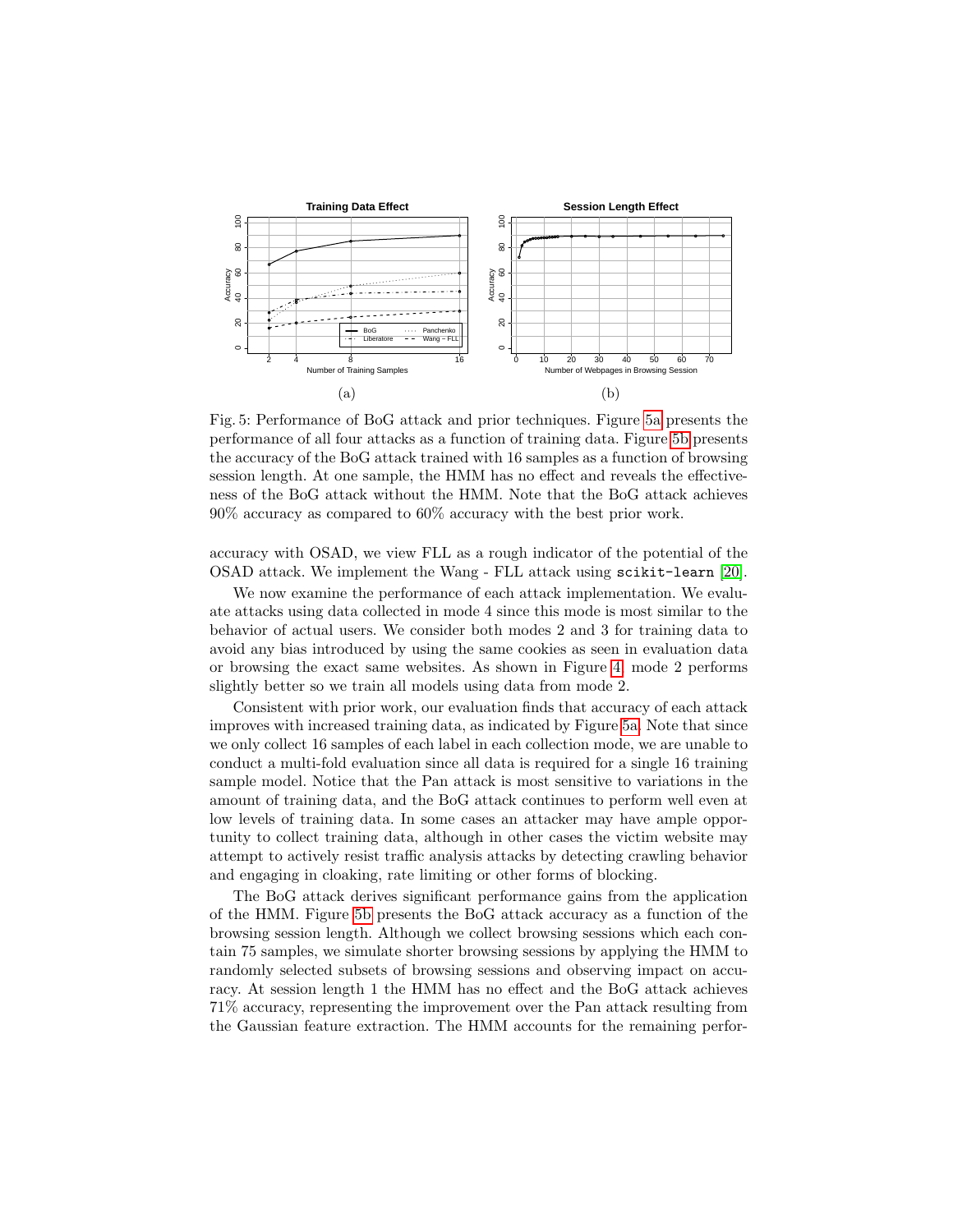<span id="page-15-0"></span>

Fig. 6: Accuracy of each attack for each website. Note that the BoG attack performs the worst at Kaiser Permanente, Mayo Clinic and Netflix, which each have approx. 1000 labels in their final site graphs according to Table [2.](#page-6-0) The increase in graph size during finalization suggests potential for improved performance through better canonicalization to eliminate labels aliasing the same webpages.

mance improvement from 71% accuracy to 90% accuracy. We achieve most of the benefit of the HMM after observing two samples in succession, and the full benefit after observing approximately 15 samples. Although any technique which assigns a likelihood to each label for each sample could be extended with a HMM, applying a HMM requires solving the labeling and site graph challenges which we present novel solutions for in section [3.](#page-4-2)

Although the BoG attack averages 90% accuracy overall, only 4 of the 10 websites included in evaluation have accuracy below 91%. Figure [6](#page-15-0) presents the accuracy of each attack at each website. The BoG attack performs the worst at Mayo Clinic, Netflix and Kaiser Permanente. Notably, the number of labels in the site graphs corresponding to each of these websites approximately doubles during the finalization process summarized in Table [2](#page-6-0) of section [3.](#page-4-2) URL redirection causes the increase in labels, as new URLs appear whose corresponding labels were not included in the preliminary site graph. Some new URLs may have been poorly handled by the canonicalization function, resulting in labels which alias the same content. Although we collected supplemental data to gather sufficient training samples for each label, the increase in number of labels and label aliasing behavior degrade measured accuracy for all attacks.

Despite the success of string edit distance based attacks against Tor, the Wang - FLL attack struggles in the HTTPS setting. Wang's evaluation is confined to Tor, which pads all packets into fixed size cells, and does not effectively explore edit distance approaches applied to unpadded traffic. Consistent with the unpadded nature of HTTPS, we observe that Wang's attack performs best on unpadded traffic in the HTTPS setting. Despite this improvement, the Wang - FLL technique may struggle because edit distance treats all unique packet sizes as equally dissimilar; for example, 310 byte packets are equally similar to 320 byte packets and 970 byte packets. Additionally, the application of edit distance at the packet level causes large objects sent in multiple packets to have proportionally large impact on edit distance. This bias may be more apparent in the HTTPS context than with website homepages since webpages within the same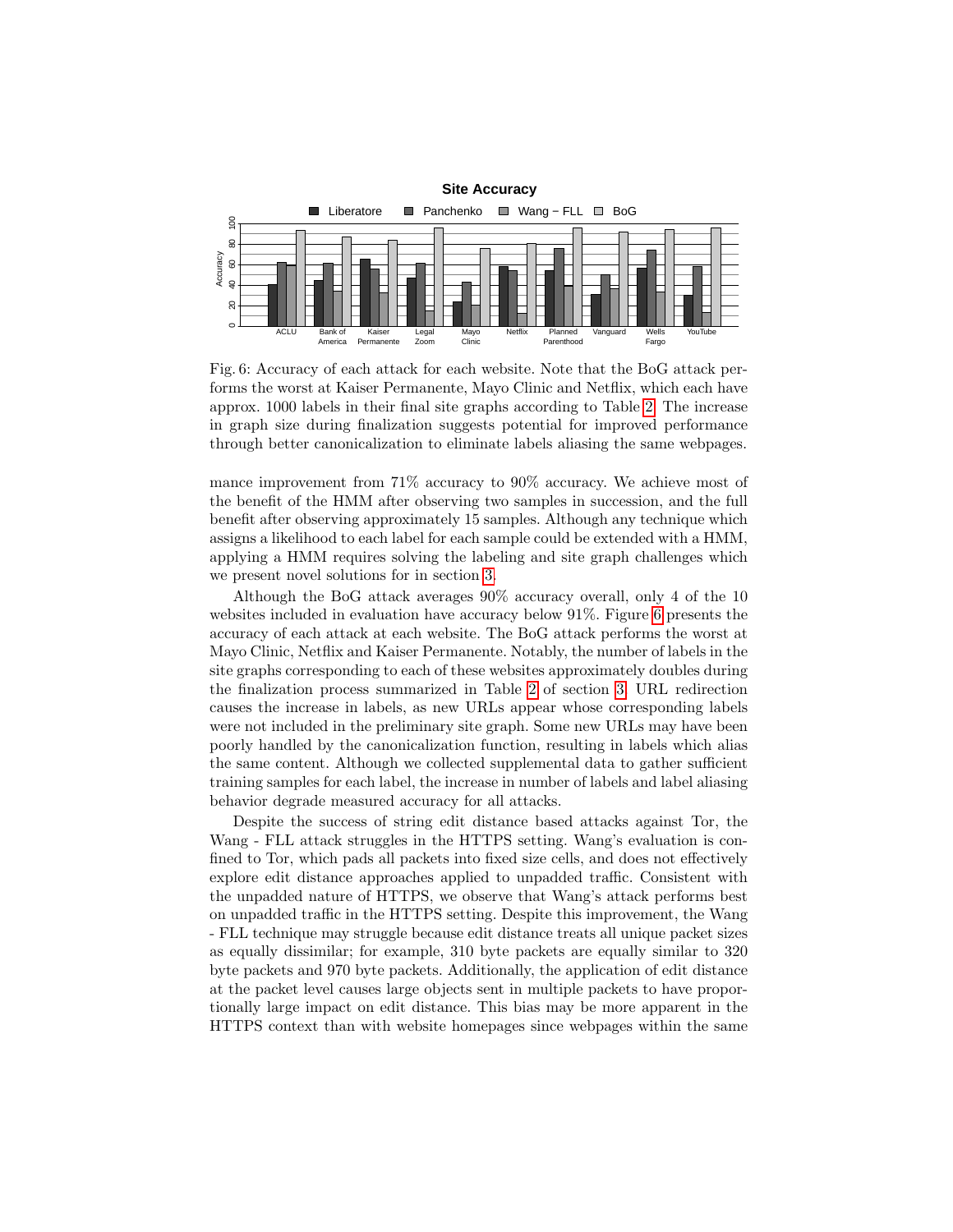<span id="page-16-3"></span><span id="page-16-1"></span>

<span id="page-16-2"></span>Fig. 7: Figure [7a](#page-16-1) presents the impact of defenses on attack accuracy. Figure [7b](#page-16-2) presents defense costs and entropy of burst sizes. The Burst defense is a novel proposal, substantially decreasing accuracy at a cost comparable to a low level defense. Entropy provides useful but limited insight into defense effectiveness, as rare values minimally impact entropy but may uniquely identify content.

website are more similar than homepages of different websites. Replacing the FLL distance metric with OSAD or Damerau-Levenshtein would improve attack accuracy, although the poor performance of FLL suggests the improvement would not justify the cost given the alternative techniques available.

### <span id="page-16-0"></span>6 Defense

This section presents and evaluates several defense techniques, including our novel Burst defense which operates between the application and TCP layers to obscure high level features of traffic while minimizing overhead. Figure [7](#page-16-3) presents the impacts and costs of the defenses we consider. We find that evaluation context significantly impacts defense performance, as we observe increased effectiveness of low level defenses in our evaluation as compared to prior work [\[5\]](#page-19-4). Additionally, we find that the Burst defense offers significant performance improvements while maintaining many advantages of low level defense techniques.

We select defenses for evaluation on the combined basis of cost, deployability and effectiveness. We select the linear and exponential padding defenses from Dyer *et al.* as they are reasonably effective, have the lowest overhead, and are implemented statelessly below the TCP layer. The linear defense pads all packet sizes up to multiples of 128, and the exponential defense pads all packet sizes up to powers of 2. Stateless implementation at the IP layer allows for easy adoption across a wide range of client and server software stacks. Additionally, network overhead is limited to minor increases in packet size with no new packets generated, keeping costs low in the network and on end hosts. We also introduce the fragmentation defense which randomly splits any packet which is smaller than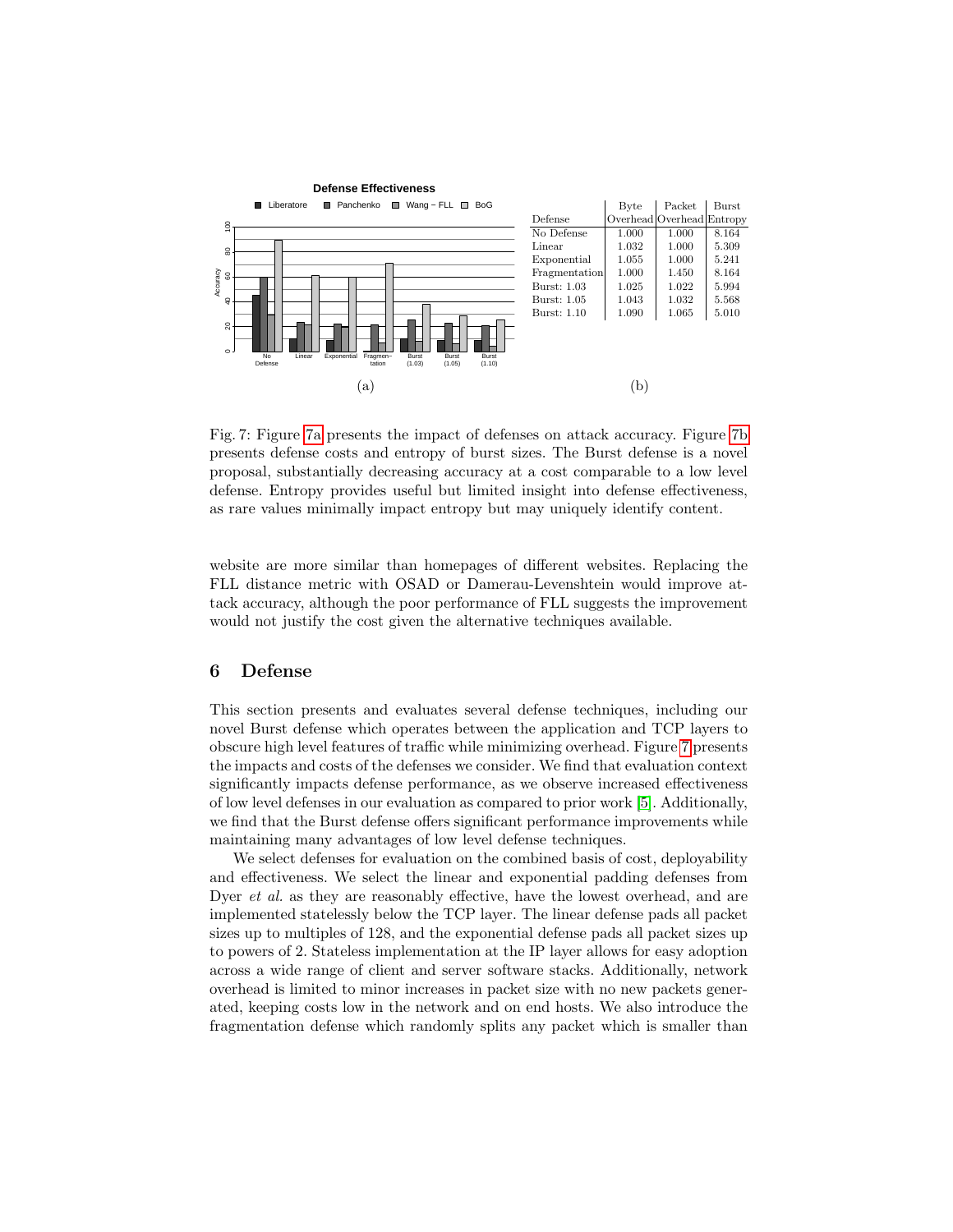#### <span id="page-17-0"></span>Algorithm 1 Threshold Calculation

Precondition: bursts is a set containing the length of each burst in a given direction in defense training traffic

Precondition: threshold specifies the maximum allowable cost of the Burst defense 1: thresholds  $\leftarrow set()$ 

2: bucket  $\leftarrow set()$ 

3: for b in sorted(bursts) do

4:  $\text{inflation} \leftarrow \text{len}(bucket + b) * \max(buckets + b)/\text{sum}(bucket + b)$ 

5: if  $inflation > threshold$  then

6: thresholds  $\leftarrow$  thresholds + max(bucket)

7:  $bucket \leftarrow set() + b$ 

8: else

9:  $bucket \leftarrow bucket + b$ 

10: end if

11: end for

12: return thresholds  $+$  max(bucket)

#### Algorithm 2 Burst Padding

Precondition: burst specifies the size of a directed traffic burst Precondition: thresholds specifies the thresholds obtained in Algorithm [1](#page-17-0) 1: for  $t$  in sorted(thresholds) do 2: if  $t \geq burst$  then  $3:$  return  $t$ 4: end if

5: end for

```
6: return burst
```
the MTU, similar to portions of the strategy adopted by HTTPOS [\[14\]](#page-19-13). Fragmentation offers the deployment advantages of not introducing any additional data overhead, as well as being entirely supported by current network protocols and hardware. We do not consider defenses such as BuFLO or HTTPOS given their complexity, cost and the effectiveness of the alternatives we do consider [\[5,](#page-19-4)[14\]](#page-19-13).

The exponential defense slightly outperforms the linear defense, decreasing the accuracy of the Pan attack from 60% to 22% and the BoG attack from 90% to 60%. Notice that the exponential defense is much more effective in our evaluation context than Dyer's context, which focuses on comparing website homepages loaded over an SSH tunnel with caching disabled and evaluation traffic collected on the same machine as training traffic. The fragmentation defense is extremely effective against the LL and Wang - FLL attacks, reducing accuracy to below 1% and 7% for each respective attack, but less effective against the Pan and BoG attacks as these attacks perform TCP stream reassembly. Since TCP stream reassembly is expensive and requires complete access to traffic, the fragmentation defense may be a superior choice against many adversaries in practice.

Although the fragmentation, linear and exponential defenses offer the deployment advantages of functioning statelessly below the TCP layer, their effective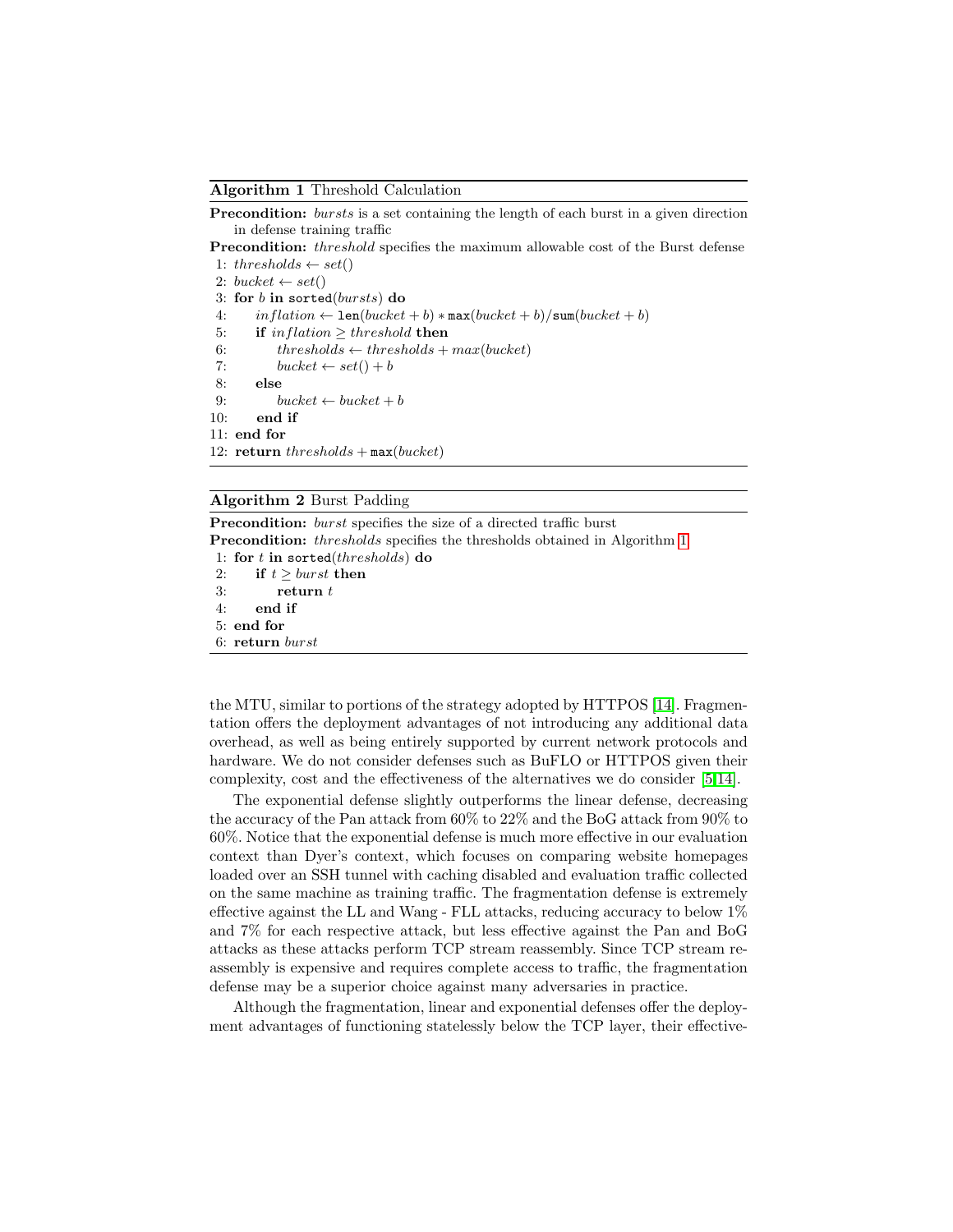ness is limited. The Burst defense offers greater protection, operating between the TCP layer and application layer to pad contiguous bursts of traffic up to predefined thresholds uniquely determined for each website. Reducing the number of thresholds allows the Burst defense to achieve greater privacy at the expense of increased padding.

Algorithms 1 and 2 present the training and application of the Burst defense respectively. Unlike the BoG attack which considers bursts as a tuple, for the purposes of the Burst defense (and Figure [7b\)](#page-16-2) we define a burst as a contiguous sequence of packets in the same direction on the same TCP connection. Hence, we apply Algorithm 1 in each direction. We evaluate the Burst defense for threshold values 1.03, 1.05 and 1.10, with the resulting cost and performance shown in Figure [7.](#page-16-3) The Burst defense outperforms defenses which operate solely at the packet level by obscuring features aggregated over entire TCP streams. Simultaneously, the Burst defense offers deployability advantages over techniques such as HTTPOS since the Burst defense is implemented between the TCP and application layers. The cost of the Burst defense compares favorably to defenses such as HTTPOS, BuFLO and traffic morphing, reported to cost at least 37%, 94% and 50% respectively [\[4](#page-19-3)[,15\]](#page-19-14).

# 7 Discussion and Conclusion

This work examines the vulnerability of HTTPS to traffic analysis attacks, focusing on evaluation methodology, attack and defense. Although we present novel contributions in each of these areas, many open problems remain.

Our examination of evaluation methodology focuses on caching and userspecific cookies, but does not explore factors such as browser differences, operating system differences, mobile/tablet devices or network location. Each of these factors may contribute to traffic diversity in practice, likely degrading attack accuracy. Additional future work remains in the area of attack development. To date, all approaches have assumed that the victim browses the web in a single tab and that successive page loads can be easily delineated. Future work should investigate actual user practice in these areas and impact on analysis results. For example, while many users have multiple tabs open at the same time, it is unclear how much traffic a tab generates once a page is done loading. Additionally, we do not know how easily traffic from separate page loadings may be delineated given a contiguous stream of user traffic.

Defense development and evaluation also require further exploration. Attack evaluation conditions and defense development are somewhat related since conditions which favor attack performance will simultaneously decrease defense effectiveness. Defense evaluation under conditions which favor attack creates the appearance that defenses must be complex and expensive, effectively discouraging defense deployment. To increase likelihood of deployment, future work must investigate necessary defense measures under increasingly realistic conditions since realistic conditions may substantially contribute to effective defense.